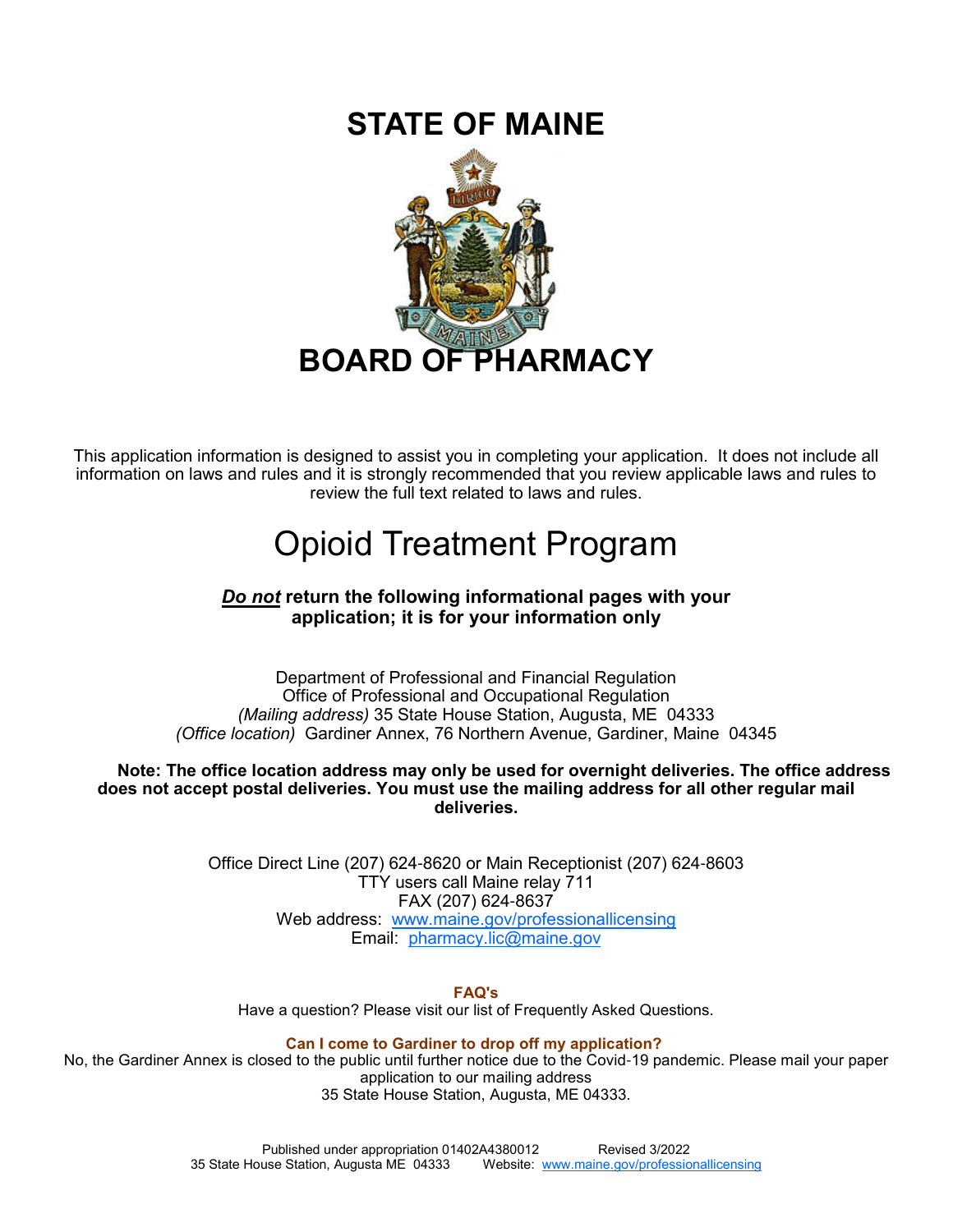# *APPLICATION INSTRUCTIONS* **OPIOID TREATMENT PROGRAM**

**Board and Related Laws and Rules.** Laws and rules are available online at our website. Following is a suggested list of laws and regulations for you to read and become familiar with. This list may not be inclusive, for more detailed information visit our website at www.maine.gov/professionallicensing

- Maine Pharmacy law 32 MRS, Chapter 117
- Maine Board of Pharmacy rules 02 392 Chapters 1-38
- Maine Department of Professional and Financial Regulation, Office of Professional and Occupational Regulation law 10 MRS. §8001-8003 et al.
- Maine Department of Professional and Financial Regulation, Office of Professional and Occupational Regulation rules 02 041 Chapters 10, 11, and 13

The Maine Board of Pharmacy requires that all supporting documents and fees be submitted with the filing of your application. **Your application may be considered incomplete and will be returned to you if supporting documents and/or fees are omitted.** Documents that have been modified or altered (including the use of any white out substance) in any way will not be accepted.

#### **PROCESSING TIME**

 $\checkmark$  Applications are processed as quickly as possible in the order received. Please refrain from calling our office regarding the status of your application as numerous calls will delay the timeliness of processing applications. Information regarding the status of applications is available at the Office of Professional and Occupational Regulation's website www.maine.gov/professionallicensing. We appreciate your thoughtful attention to this request.

#### **LICENSE RENEWAL**

 $\checkmark$  The license is subject to be renewed annually on or before the expiration date of December 31.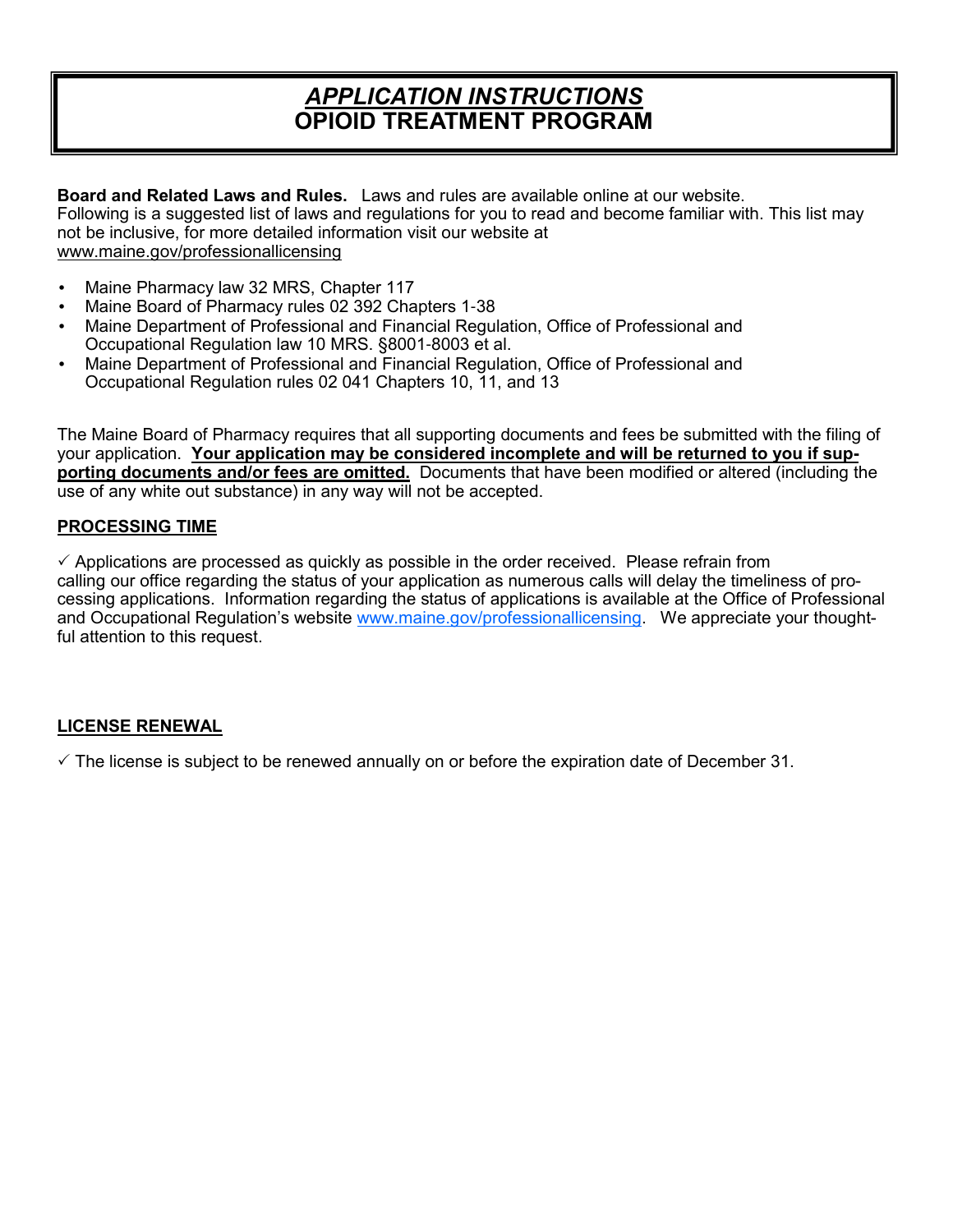

# **STATE OF MAINE DEPARTMENT OF PROFESSIONAL AND FINANCIAL REGULATION OFFICE OF PROFESSIONAL AND OCCUPATIONAL REGULATION COMPANY APPLICATION**

| <b>APPLICANT INFORMATION</b>                                |                                  |            |               |  |  |  |
|-------------------------------------------------------------|----------------------------------|------------|---------------|--|--|--|
|                                                             | USE BLACK INK ONLY, PRESS FIRMLY |            |               |  |  |  |
| NAME OF OPIOID TREATMENT PROGRAM                            |                                  |            |               |  |  |  |
| ALL TRADE OR BUSINESS NAMES OF THE OPIOID TREATMENT PROGRAM |                                  |            |               |  |  |  |
| FEIN OR SSN                                                 |                                  |            |               |  |  |  |
| PHYSICAL LOCATION OF THE OPIOID TREATMENT PROGRAM           |                                  |            |               |  |  |  |
| <b>CITY</b>                                                 | <b>STATE</b>                     | <b>ZIP</b> | <b>COUNTY</b> |  |  |  |
| <b>CONTACT ADDRESS</b>                                      |                                  |            |               |  |  |  |
| <b>CITY</b>                                                 | <b>STATE</b>                     | <b>ZIP</b> | <b>COUNTY</b> |  |  |  |
| PHONE # (                                                   |                                  | $FAX#$ (   |               |  |  |  |
| EMAIL (for licensing information):                          |                                  |            |               |  |  |  |

# Maine Board of Pharmacy Opioid Treatment Program Required Fee: \$200.00 (Non Refundable)

|                                                                                                                            |                                           | <b>DATE</b>                            |                                                                                                    |
|----------------------------------------------------------------------------------------------------------------------------|-------------------------------------------|----------------------------------------|----------------------------------------------------------------------------------------------------|
| Card number:                                                                                                               |                                           | <b>Expiration Date</b> mm / yyyy       |                                                                                                    |
| $\perp$                                                                                                                    | I understand that fees are non-refundable |                                        |                                                                                                    |
| charge my $\Box$ VISA $\Box$ MASTERCARD $\Box$ DISCOVER $\Box$ AMERICAN EXPRESS The following amount: \$                   |                                           |                                        |                                                                                                    |
| l authorize the Department of Professional and Financial Regulation, Office of Professional and Occupational Regulation to |                                           |                                        |                                                                                                    |
| MAILING ADDRESS OF CARDHOLDER (please print)                                                                               |                                           |                                        |                                                                                                    |
| NAME OF CARDHOLDER (please print)                                                                                          | <b>FIRST</b>                              | <b>MIDDLE INITIAL</b>                  | <i>LAST</i>                                                                                        |
| Make checks payable to "Maine State Treasurer" - If you wish to pay by credit card, fill out the following:                |                                           | <b>PAYMENT OPTIONS:</b>                |                                                                                                    |
|                                                                                                                            |                                           | Office Use Only:<br>OTP1421 - \$200.00 | Office Use Only:<br>Check $#$<br>Amount:<br>Cash $#$<br>Lic. $#$<br><b>Issue Date</b><br>Exp. Date |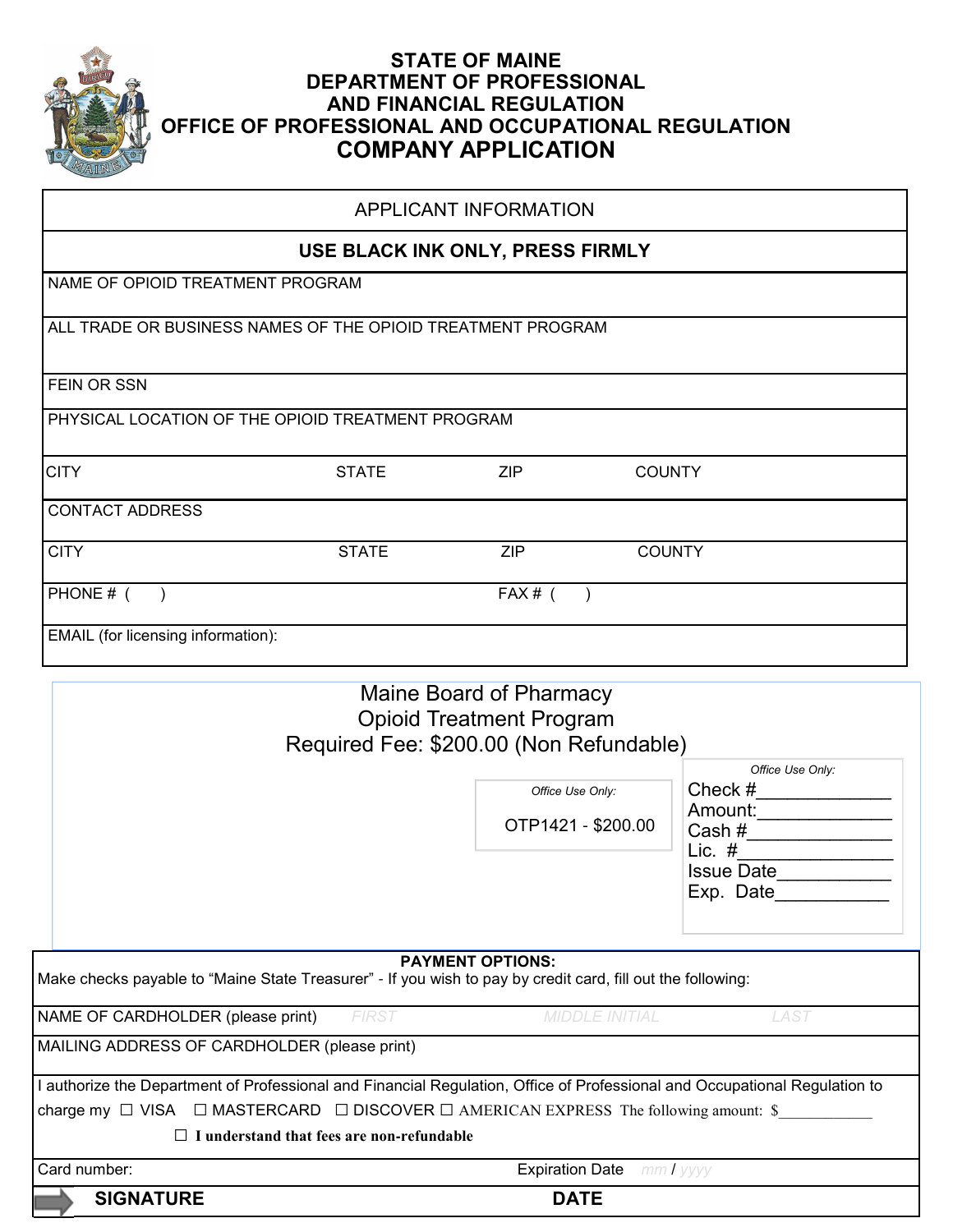# **SECTION 1: TYPE OF APPLICATION**

|  | $\Box$ Initial Application $\Box$ Change of Ownership | □ Change of Location |  |
|--|-------------------------------------------------------|----------------------|--|
|--|-------------------------------------------------------|----------------------|--|

Date of change

Previous License Number: (this license will be terminated upon issuance of new license)

**Important, please read:** Refer to 32 MRSA §13752, Sec. 3. Please note that a license is not transferrable to another owner or a new location and is subject to a new application and licensure before you begin to operate under

new ownership or in a new location.

# **SECTION 2: CONTACT INFORMATION** *(person responsible for completion and submission of application must be an owner or officer of the entity).*

| <b>Contact Last Name</b>      | <b>First Name</b>     |              | <b>Middle Name</b> |  |
|-------------------------------|-----------------------|--------------|--------------------|--|
|                               |                       |              |                    |  |
| <b>Contact License Number</b> | <b>Expiration</b>     |              |                    |  |
|                               |                       |              |                    |  |
| <b>Contact Address</b>        | <b>City</b>           | <b>State</b> | <b>Zip Code</b>    |  |
|                               |                       |              |                    |  |
| <b>Telephone Number</b>       | <b>E-mail Address</b> |              |                    |  |
|                               |                       |              |                    |  |

| <b>Opioid Treatment Program's Telephone</b><br>Number for the location on this application | <b>Opioid Treatment Program's Fax Number for</b><br>the location on this application |
|--------------------------------------------------------------------------------------------|--------------------------------------------------------------------------------------|
|                                                                                            |                                                                                      |
| <b>Web Address</b>                                                                         |                                                                                      |
|                                                                                            |                                                                                      |

# **DEA #, when obtained**

*\* Important Notice:* Upon issuance, this office will report the Maine license number directly to DEA. It is your responsibility to complete and file the appropriate DEA application to secure a DEA #, and to report this number, in writing, to this office immediately upon receipt. Copy of DEA Registration must be submitted via email to pharmacy.lic@maine.gov. Subject line must say "MELIC-DEA Reporting"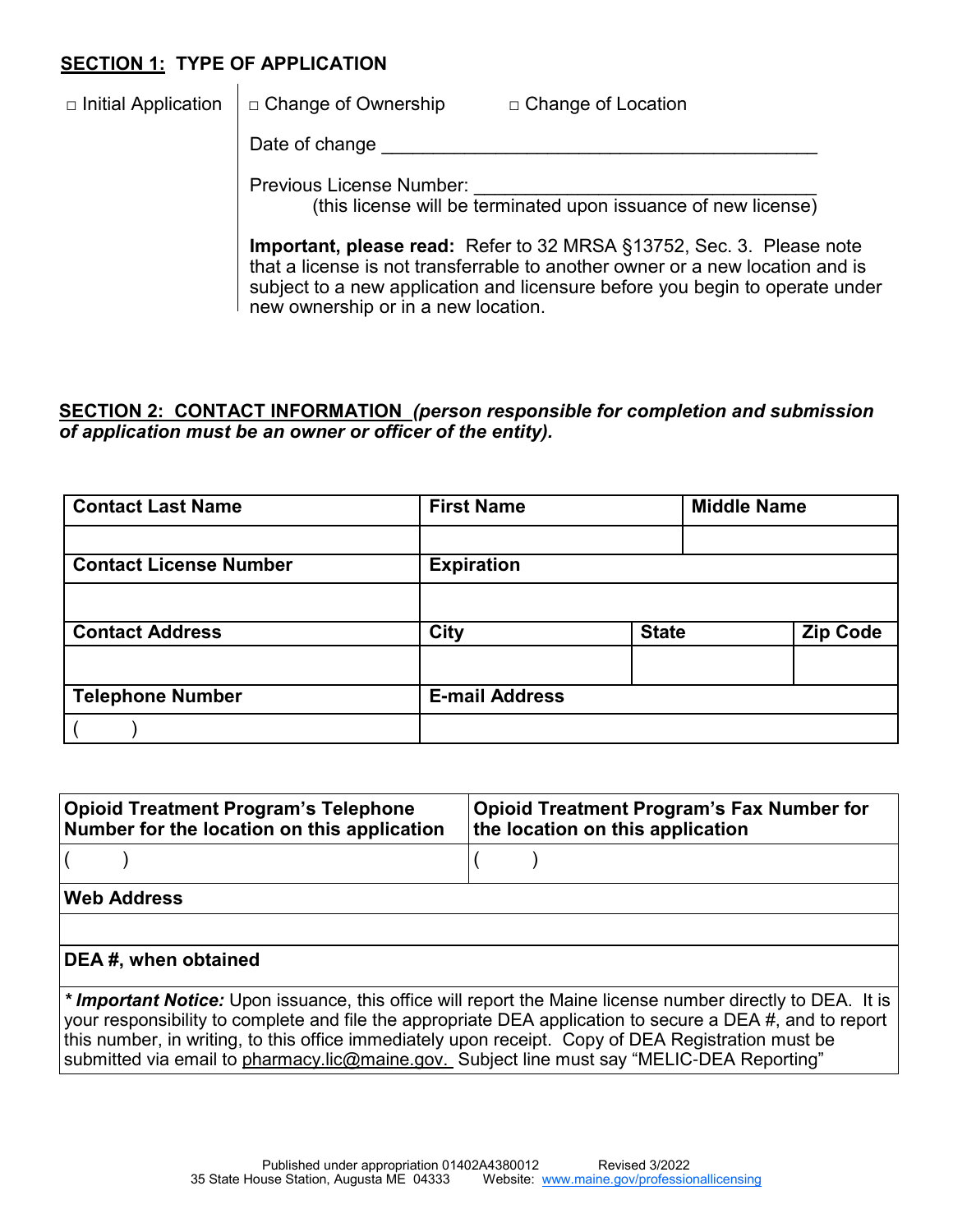#### **SECTION 3: HOURS OF DISPENSING note a.m./p.m. NOTE: ALL DAYS MUST BE ENTERED**

| <b>Day</b>      | Open | <b>Close</b> |
|-----------------|------|--------------|
| <b>Sunday</b>   |      |              |
| Monday          |      |              |
| <b>Tuesday</b>  |      |              |
| Wednesday       |      |              |
| Thursday        |      |              |
| Friday          |      |              |
| <b>Saturday</b> |      |              |

### **SECTION 4: IF OPIOD TREATMENT PROGRAM IS LOCATED WITHIN ANOTHER BUSINESS, LIST HOURS OF OPERATION note a.m./ p.m.**

| <b>Day</b>      | Open | <b>Close</b> |
|-----------------|------|--------------|
| <b>Sunday</b>   |      |              |
| Monday          |      |              |
| <b>Tuesday</b>  |      |              |
| Wednesday       |      |              |
| Thursday        |      |              |
| Friday          |      |              |
| <b>Saturday</b> |      |              |

# **SECTION 5: APPLICABLE ONLY TO CENTRAL FILL PHARMACY OR PROCESSING (Ref. Chapter 21, Section 3)**

*Check here if not applicable*

A central fill drug outlet or central processing center that processes, fills or refills a prescription drug order must have a contract with or have the same owner as the retail drug outlet or other health care facility identified in Section 1(1) of this chapter from which it received the prescription drug order. The contract must include provisions that protect the confidentiality of patient information.

If applicable, does this entity have: (check one)<br> $\Box$  A Contract or  $\Box$  Have

or  $\Box$  Have the same ownership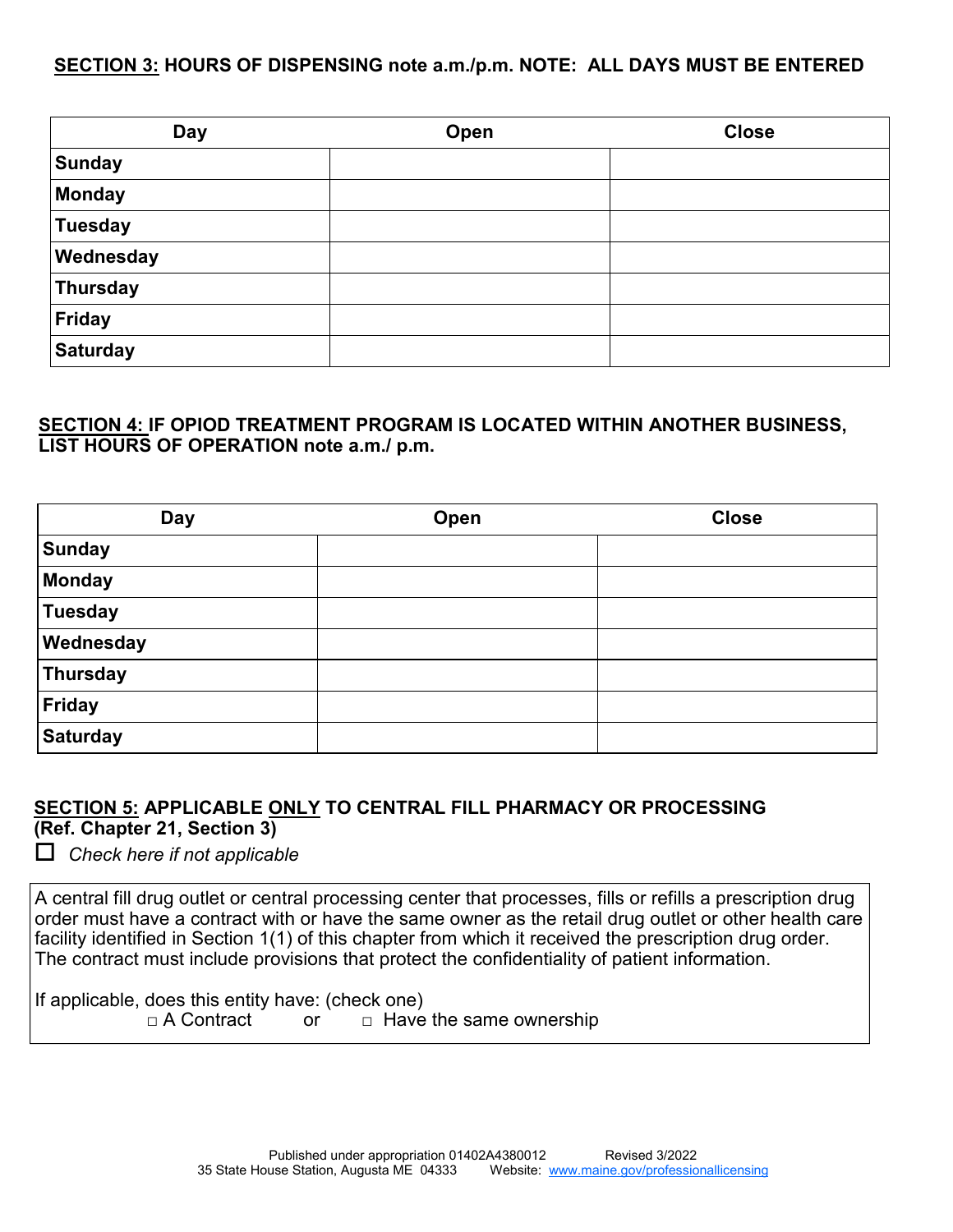**SECTION 6: OWNERSHIP.** Please check one and complete the appropriate block below.

- □ Sole Proprietor *(complete section A)*
- □ Partnership *(complete section B)*  If your partnership consists of 2 individuals or more, you must submit an organizational chart.
- □ Corporation *(complete section C)*  If you are a corporation, which includes LLC, you must submit a Certificate of Existence from the State of origin. For Corporations not organized under Maine law, a Certificate of Authority from the Maine Secretary of State is required. For assistance, call (207) 624-7752. Please be aware the application to file for a certificate of existence is not evidence of having been issued a Certificate of Authority.
- □ Non-Profit Corporation (complete section D) If you are a corporation, which includes LLC, you must submit a Certificate of Existence from the State of origin. For Corporations not organized under Maine law, a Certificate of Authority from the Maine Secretary of State is required. For assistance, call (207) 624-7752. Please be aware the application to file for a certificate of existence is not evidence of having been issued a Certificate of Authority.

| Section A - Sole Proprietor: (Please type or print legibly) this is information is regarding the Sole<br><b>Proprietor:</b> |                        |              |                    |                 |
|-----------------------------------------------------------------------------------------------------------------------------|------------------------|--------------|--------------------|-----------------|
| <b>Owner Last Name</b>                                                                                                      | <b>First Name</b>      |              | <b>Middle Name</b> |                 |
|                                                                                                                             |                        |              |                    |                 |
| <b>Name of Business Entity</b>                                                                                              |                        |              |                    |                 |
|                                                                                                                             |                        |              |                    |                 |
| <b>Contact Address</b>                                                                                                      | City                   | <b>State</b> |                    | <b>Zip Code</b> |
|                                                                                                                             |                        |              |                    |                 |
| <b>Telephone Number</b>                                                                                                     | <b>Fax Number</b>      |              |                    |                 |
|                                                                                                                             |                        |              |                    |                 |
| <b>E-mail Address</b>                                                                                                       | <b>Website Address</b> |              |                    |                 |
|                                                                                                                             |                        |              |                    |                 |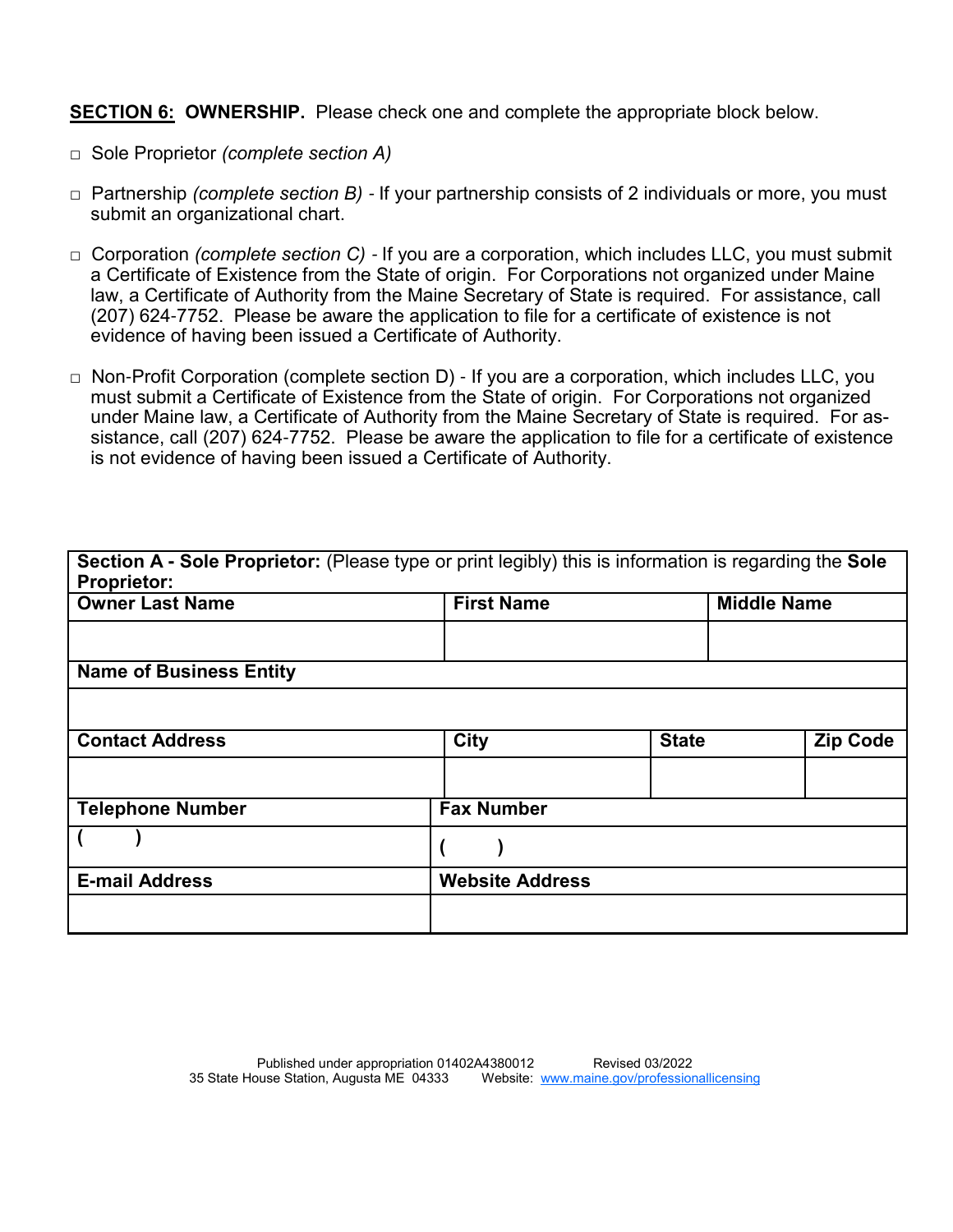# **SECTION 6: CONTINUED**

| Section B - Partnership: List the name and address of each partner (please type or print legibly).<br>Please see Chapter 36, Sec. $3(1)(D)(1)$ (If you need more space please use separate sheet) |      |              |                 |  |  |  |
|---------------------------------------------------------------------------------------------------------------------------------------------------------------------------------------------------|------|--------------|-----------------|--|--|--|
| <b>PARTNERSHIP INFORMATION:</b>                                                                                                                                                                   |      |              |                 |  |  |  |
| Name of partnership                                                                                                                                                                               |      |              |                 |  |  |  |
|                                                                                                                                                                                                   |      |              |                 |  |  |  |
| <b>Contact Address</b>                                                                                                                                                                            | City | <b>State</b> | <b>Zip Code</b> |  |  |  |
|                                                                                                                                                                                                   |      |              |                 |  |  |  |
| <b>E-mail Address</b>                                                                                                                                                                             |      |              |                 |  |  |  |
| <b>Telephone Number: (</b>                                                                                                                                                                        |      |              |                 |  |  |  |

# **NAME AND CONTACT INFORMATION OF EACH PARTNER**

| <b>Person Last Name</b> | <b>First Name</b> |                         | <b>Middle Name</b> |  |                 |
|-------------------------|-------------------|-------------------------|--------------------|--|-----------------|
|                         |                   |                         |                    |  |                 |
| <b>Contact Address</b>  | <b>City</b>       |                         | <b>State</b>       |  | <b>Zip Code</b> |
|                         |                   |                         |                    |  |                 |
| <b>E-mail Address</b>   |                   | <b>Telephone number</b> |                    |  |                 |
|                         |                   |                         |                    |  |                 |

| <b>Person Last Name</b> | <b>First Name</b> |                         |              |  | <b>Middle Name</b> |  |  |
|-------------------------|-------------------|-------------------------|--------------|--|--------------------|--|--|
|                         |                   |                         |              |  |                    |  |  |
| <b>Contact Address</b>  | <b>City</b>       |                         | <b>State</b> |  | <b>Zip Code</b>    |  |  |
|                         |                   |                         |              |  |                    |  |  |
| <b>E-mail Address</b>   |                   | <b>Telephone number</b> |              |  |                    |  |  |
|                         |                   |                         |              |  |                    |  |  |

| <b>Company Name</b>    |      |                         |              | FEIN# |                 |
|------------------------|------|-------------------------|--------------|-------|-----------------|
|                        |      |                         |              |       |                 |
| <b>Contact Address</b> | City |                         | <b>State</b> |       | <b>Zip Code</b> |
|                        |      |                         |              |       |                 |
| <b>E-mail Address</b>  |      | <b>Telephone number</b> |              |       |                 |
|                        |      |                         |              |       |                 |

| <b>Company Name</b>    |      |                         |              | FEIN# |                 |
|------------------------|------|-------------------------|--------------|-------|-----------------|
|                        |      |                         |              |       |                 |
| <b>Contact Address</b> | City |                         | <b>State</b> |       | <b>Zip Code</b> |
|                        |      |                         |              |       |                 |
| <b>E-mail Address</b>  |      | <b>Telephone number</b> |              |       |                 |
|                        |      |                         |              |       |                 |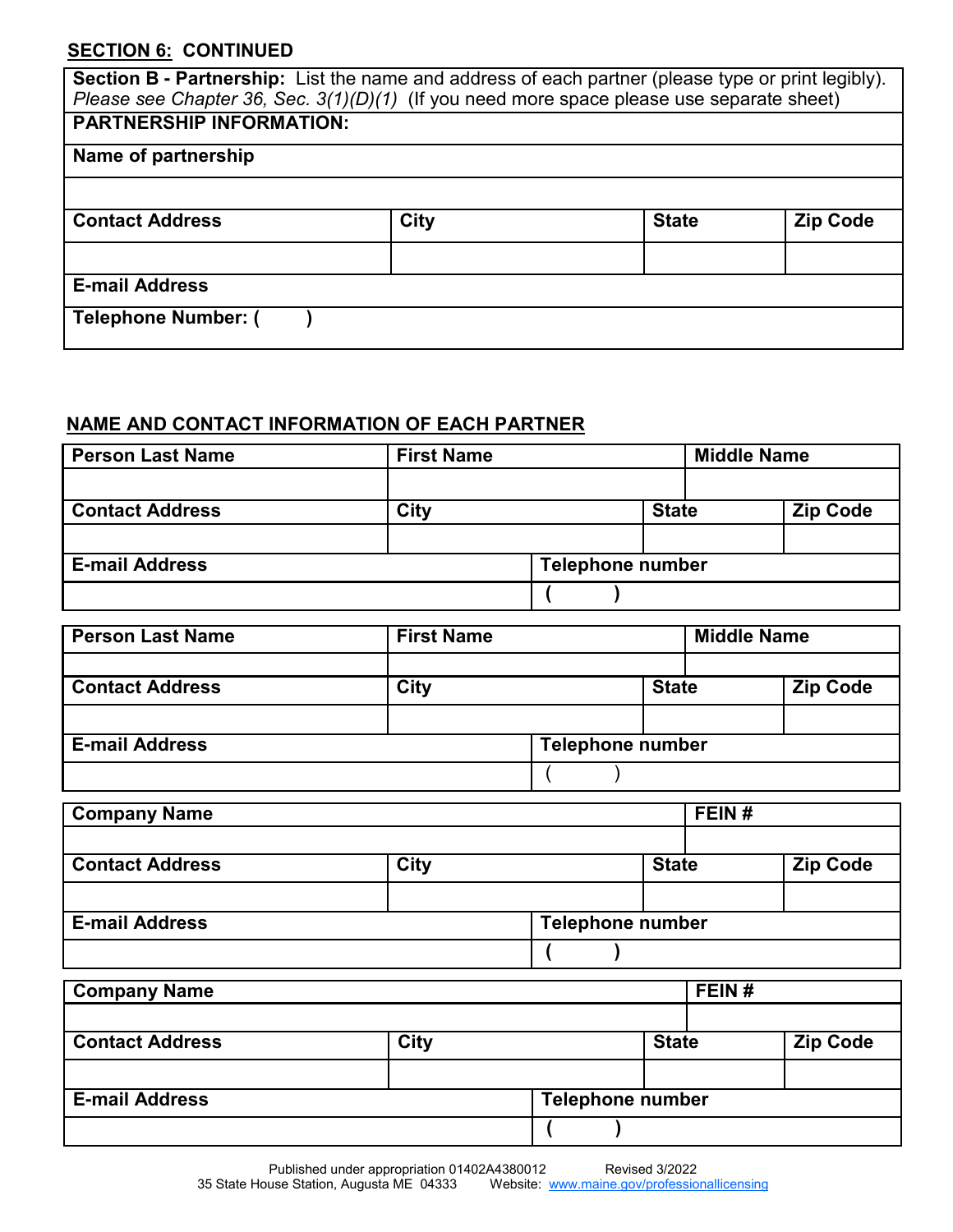#### **SECTION 6 (Continued):**

#### **This section applies to Ownership Sections C or D**

#### **Name of Registered Agent**

| <b>Contact Address for Registered Agent</b><br><b>If different from Corporation</b>  | <b>City</b>                            | <b>State</b> | <b>Zip Code</b> |
|--------------------------------------------------------------------------------------|----------------------------------------|--------------|-----------------|
|                                                                                      |                                        |              |                 |
| <b>Physical Address for Registered Agent</b><br><b>If different from Corporation</b> | City                                   | <b>State</b> | <b>Zip Code</b> |
|                                                                                      |                                        |              |                 |
| <b>Telephone Number</b>                                                              | <b>E-mail Address/ Website Address</b> |              |                 |
|                                                                                      |                                        |              |                 |

|                                | Section C - Corporation Ownership: Please include an organizational chart. |
|--------------------------------|----------------------------------------------------------------------------|
| (Please type or print legibly) | Please see Chapter 36, Sec. $3(1)(D)(1)$                                   |

#### **SECTION 6-C (Con't): CORPORATION OWNERSHIP** Please see *Chapter 36, Sec. 3(1)(D)(1)*

Is this corporation's stock traded on a major stock exchange and not over-the-counter

YES  $\Box$  NO  $\Box$  If no, complete the section below—List the name and contact address of each shareholder owning 10% or more of the voting stock of the corporation, including over-the-counter stock. Use a separate sheet of paper if needed.

| Shareholder name or individual shareholder |             |                       |              |                 |
|--------------------------------------------|-------------|-----------------------|--------------|-----------------|
|                                            |             |                       |              |                 |
| <b>Contact Address</b>                     | <b>City</b> |                       | <b>State</b> | <b>Zip Code</b> |
|                                            |             |                       |              |                 |
| <b>Telephone Number</b>                    |             | <b>E-mail Address</b> |              |                 |
|                                            |             |                       |              |                 |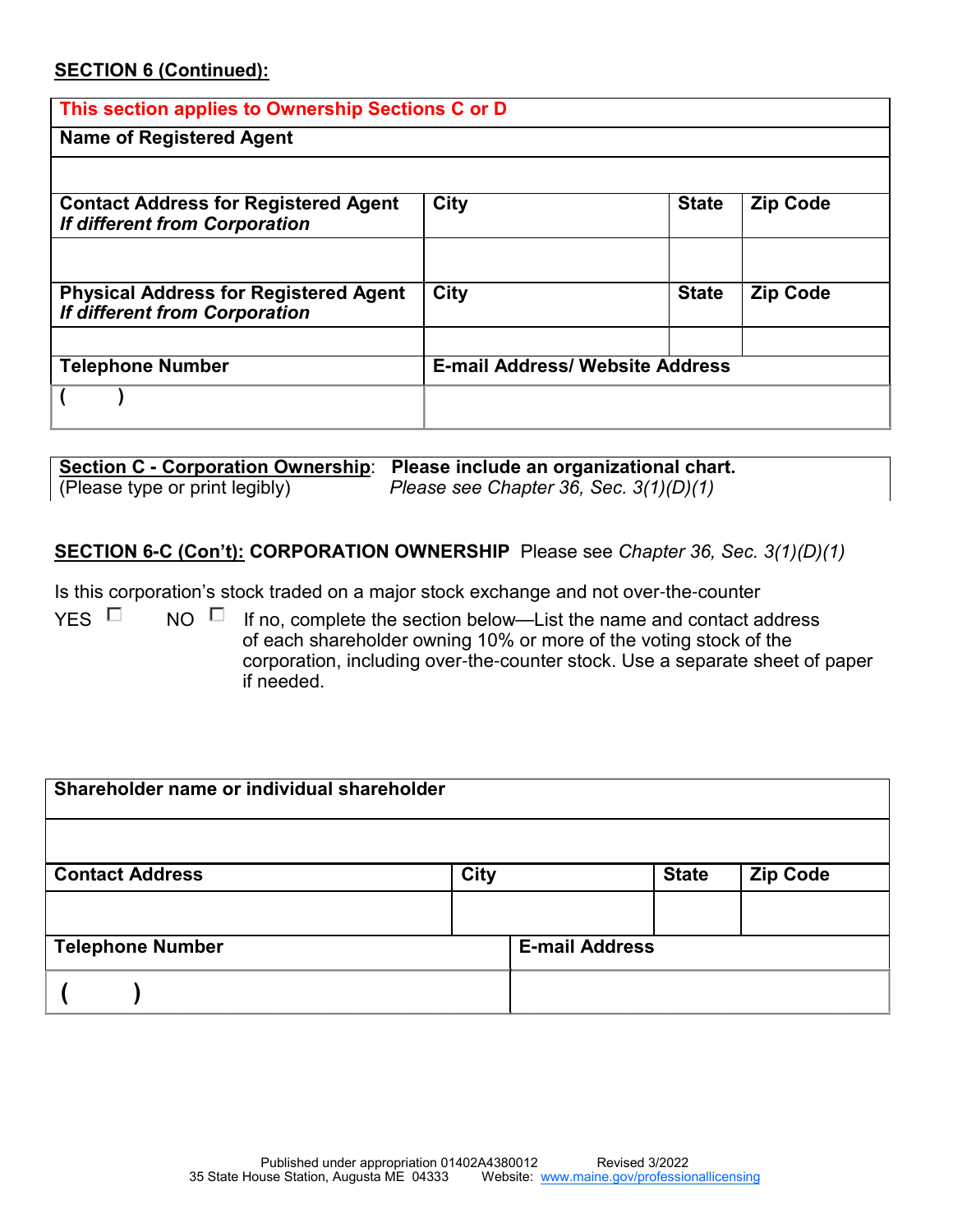# **SECTION 6C (Continued):**

| Shareholder name or individual shareholder |             |                       |                 |
|--------------------------------------------|-------------|-----------------------|-----------------|
|                                            |             |                       |                 |
| <b>Contact Address</b>                     | <b>City</b> | <b>State</b>          | <b>Zip Code</b> |
|                                            |             |                       |                 |
|                                            |             |                       |                 |
| <b>Telephone Number</b>                    |             | <b>E-mail Address</b> |                 |
|                                            |             |                       |                 |
|                                            |             |                       |                 |

| Shareholder name or individual shareholder |             |                       |              |                 |  |  |
|--------------------------------------------|-------------|-----------------------|--------------|-----------------|--|--|
|                                            |             |                       |              |                 |  |  |
| <b>Contact Address</b>                     | <b>City</b> |                       | <b>State</b> | <b>Zip Code</b> |  |  |
|                                            |             |                       |              |                 |  |  |
|                                            |             |                       |              |                 |  |  |
| <b>Telephone Number</b>                    |             | <b>E-mail Address</b> |              |                 |  |  |
|                                            |             |                       |              |                 |  |  |

| Shareholder name or individual shareholder |             |                       |              |                 |  |  |
|--------------------------------------------|-------------|-----------------------|--------------|-----------------|--|--|
|                                            |             |                       |              |                 |  |  |
| <b>Contact Address</b>                     | <b>City</b> |                       | <b>State</b> | <b>Zip Code</b> |  |  |
|                                            |             |                       |              |                 |  |  |
|                                            |             |                       |              |                 |  |  |
| <b>Telephone Number</b>                    |             | <b>E-mail Address</b> |              |                 |  |  |
|                                            |             |                       |              |                 |  |  |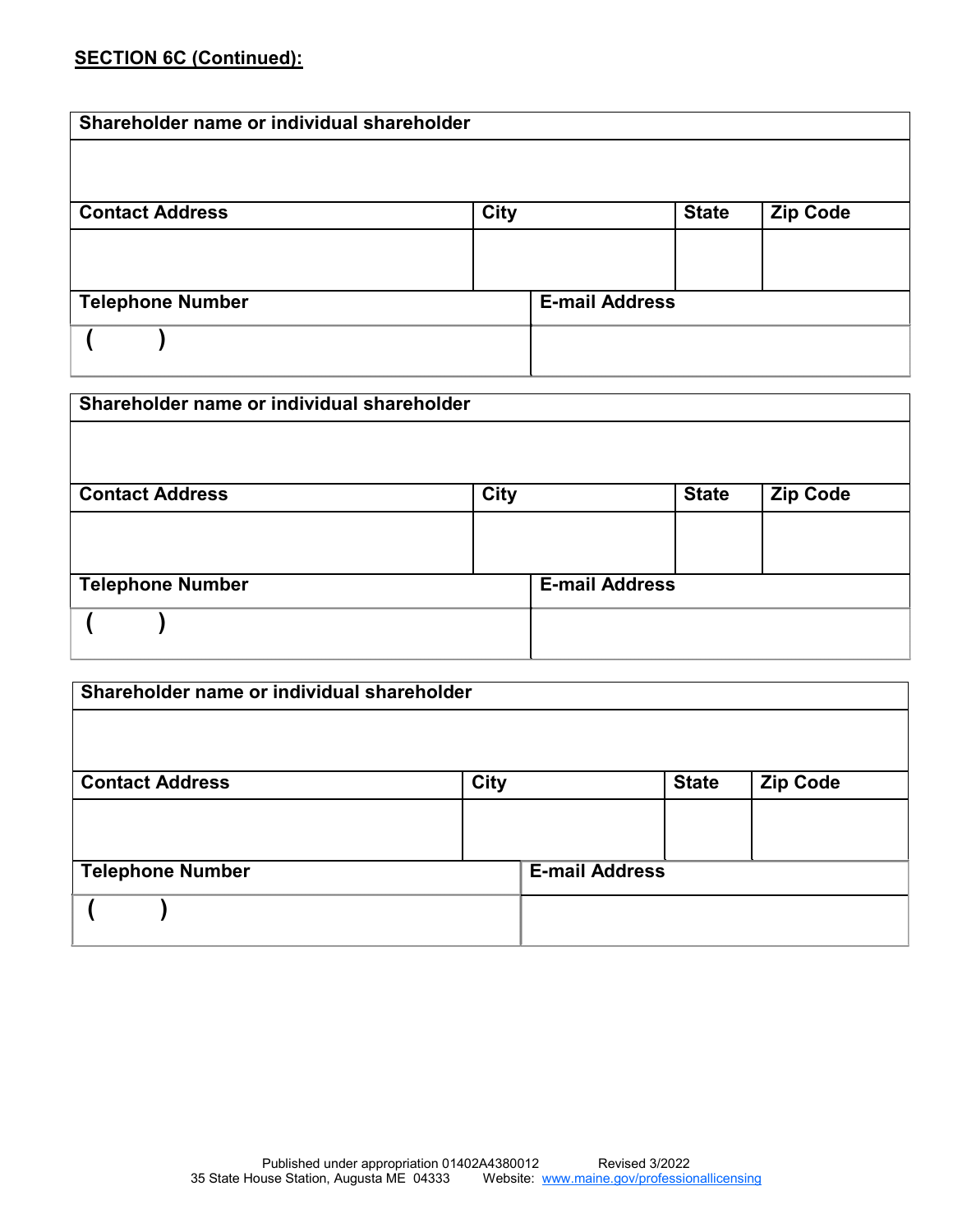# **SECTION 6-C (Con't): CORPORATE OFFICER(S) AND DIRECTOR**

| <b>First Name</b> |  |  | <b>Middle Name</b> |  |
|-------------------|--|--|--------------------|--|
|                   |  |  |                    |  |
|                   |  |  |                    |  |
|                   |  |  |                    |  |
| <b>City</b>       |  |  | <b>Zip Code</b>    |  |
|                   |  |  |                    |  |
|                   |  |  | <b>State</b>       |  |

| 2. Last Name   | <b>First Name</b> |              | <b>Middle Name</b> |  |
|----------------|-------------------|--------------|--------------------|--|
|                |                   |              |                    |  |
| <b>Title</b>   |                   |              |                    |  |
| <b>Address</b> | <b>City</b>       | <b>State</b> | <b>Zip Code</b>    |  |
|                |                   |              |                    |  |

| 3. Last Name   | <b>First Name</b> |              |  | <b>Middle Name</b> |  |
|----------------|-------------------|--------------|--|--------------------|--|
|                |                   |              |  |                    |  |
| <b>Title</b>   |                   |              |  |                    |  |
|                |                   |              |  |                    |  |
| <b>Address</b> | <b>City</b>       | <b>State</b> |  | <b>Zip Code</b>    |  |
|                |                   |              |  |                    |  |
|                |                   |              |  |                    |  |

| 4. Last Name   | <b>First Name</b> |              | <b>Middle Name</b> |  |
|----------------|-------------------|--------------|--------------------|--|
|                |                   |              |                    |  |
| <b>Title</b>   |                   |              |                    |  |
|                |                   |              |                    |  |
| <b>Address</b> | <b>City</b>       | <b>State</b> | <b>Zip Code</b>    |  |
|                |                   |              |                    |  |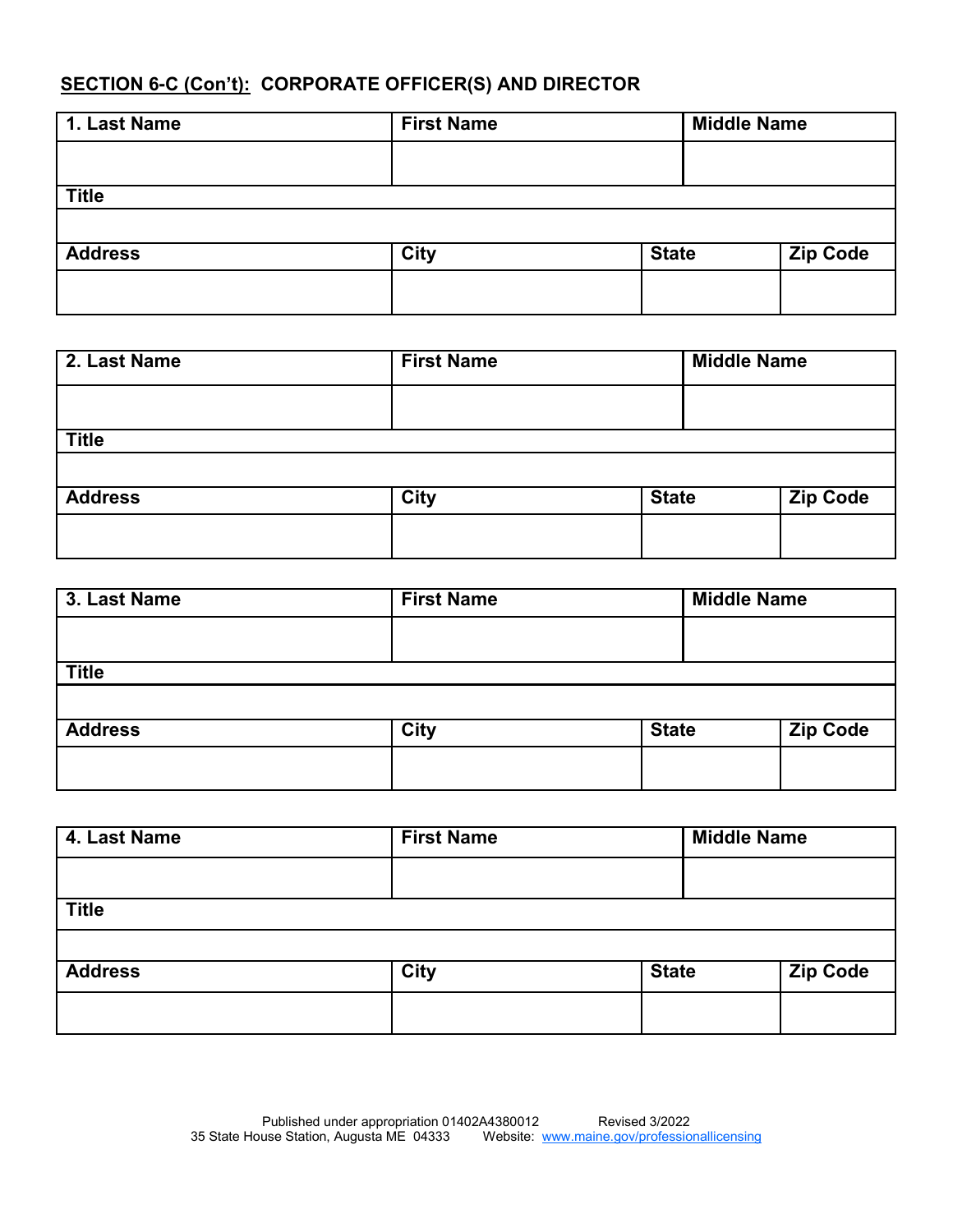# **SECTION 6: CONTINUED - NON-PROFIT COROPORATION INFORMATION:**

| Section D - Non-Profit Corporation: List the name and address of each corporate officer and<br>director (please type or print legibly). Please see Chapter 36, Sec. $3(1)(D)(3)$ (If you need more<br>space please use separate sheet) |      |              |                 |  |  |
|----------------------------------------------------------------------------------------------------------------------------------------------------------------------------------------------------------------------------------------|------|--------------|-----------------|--|--|
| Name of corporation                                                                                                                                                                                                                    |      |              |                 |  |  |
|                                                                                                                                                                                                                                        |      |              |                 |  |  |
| <b>Contact Address</b>                                                                                                                                                                                                                 | City | <b>State</b> | <b>Zip Code</b> |  |  |
|                                                                                                                                                                                                                                        |      |              |                 |  |  |
| <b>E-mail Address</b>                                                                                                                                                                                                                  |      |              |                 |  |  |
| Telephone Number: (                                                                                                                                                                                                                    |      |              |                 |  |  |
| Name of Parent Company (if any)                                                                                                                                                                                                        |      |              |                 |  |  |
|                                                                                                                                                                                                                                        |      |              |                 |  |  |

#### **NAME AND CONTACT INFORMATION OF EACH CORPORATE OFFICER AND DIRECTOR**

| <b>First Name</b> |  | <b>Middle Name</b> |                 |
|-------------------|--|--------------------|-----------------|
|                   |  |                    |                 |
|                   |  |                    |                 |
|                   |  |                    |                 |
| <b>City</b>       |  |                    | <b>Zip Code</b> |
|                   |  |                    |                 |
|                   |  |                    | <b>State</b>    |

| <b>First Name</b> |              | <b>Middle Name</b> |  |
|-------------------|--------------|--------------------|--|
|                   |              |                    |  |
|                   |              |                    |  |
|                   |              |                    |  |
| <b>City</b>       | <b>State</b> | <b>Zip Code</b>    |  |
|                   |              |                    |  |
|                   |              |                    |  |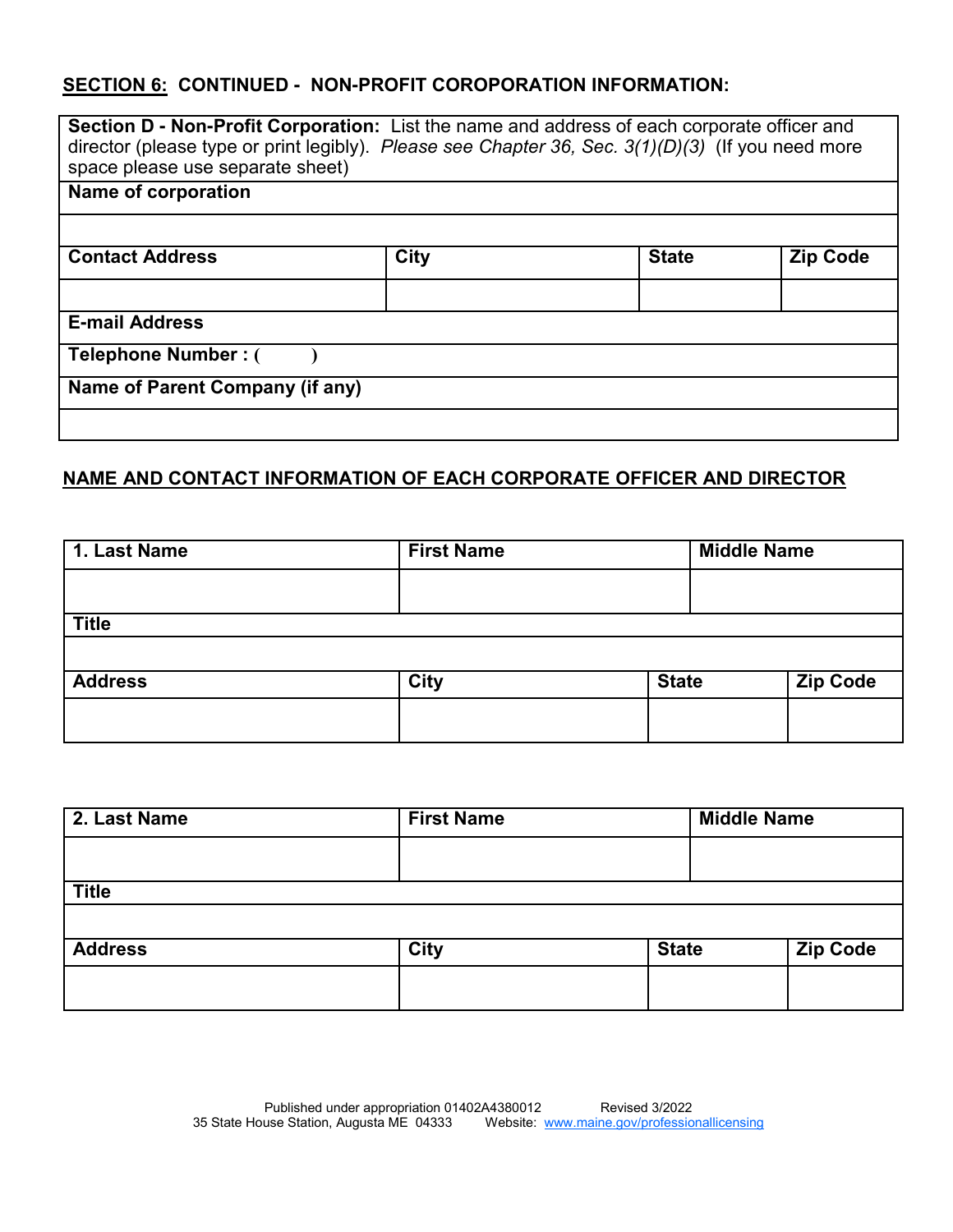# **NAME AND CONTACT INFORMATION OF EACH VOTING MEMBER** (*If you need more space,*

*please use separate sheet)*

| 1. Last Name   | <b>First Name</b><br><b>Middle Name</b> |              |                    |                 |
|----------------|-----------------------------------------|--------------|--------------------|-----------------|
|                |                                         |              |                    |                 |
| <b>Address</b> | <b>City</b>                             | <b>State</b> |                    | <b>Zip Code</b> |
|                |                                         |              |                    |                 |
| 2. Last Name   | <b>First Name</b>                       |              | <b>Middle Name</b> |                 |
|                |                                         |              |                    |                 |
| <b>Address</b> | <b>City</b>                             | <b>State</b> |                    | <b>Zip Code</b> |
|                |                                         |              |                    |                 |
| 3. Last Name   | <b>First Name</b>                       |              | <b>Middle Name</b> |                 |
|                |                                         |              |                    |                 |
| <b>Address</b> | <b>City</b>                             | <b>State</b> |                    | <b>Zip Code</b> |
|                |                                         |              |                    |                 |
| 4. Last Name   | <b>First Name</b>                       |              | <b>Middle Name</b> |                 |
|                |                                         |              |                    |                 |
| <b>Address</b> | <b>City</b>                             | <b>State</b> |                    | <b>Zip Code</b> |
|                |                                         |              |                    |                 |
| 5. Last Name   | <b>First Name</b>                       |              | <b>Middle Name</b> |                 |
|                |                                         |              |                    |                 |
| <b>Address</b> | <b>City</b>                             | <b>State</b> |                    | <b>Zip Code</b> |
|                |                                         |              |                    |                 |
| 6. Last Name   | <b>First Name</b>                       |              | <b>Middle Name</b> |                 |
|                |                                         |              |                    |                 |
| <b>Address</b> | <b>City</b>                             | <b>State</b> |                    | <b>Zip Code</b> |
|                |                                         |              |                    |                 |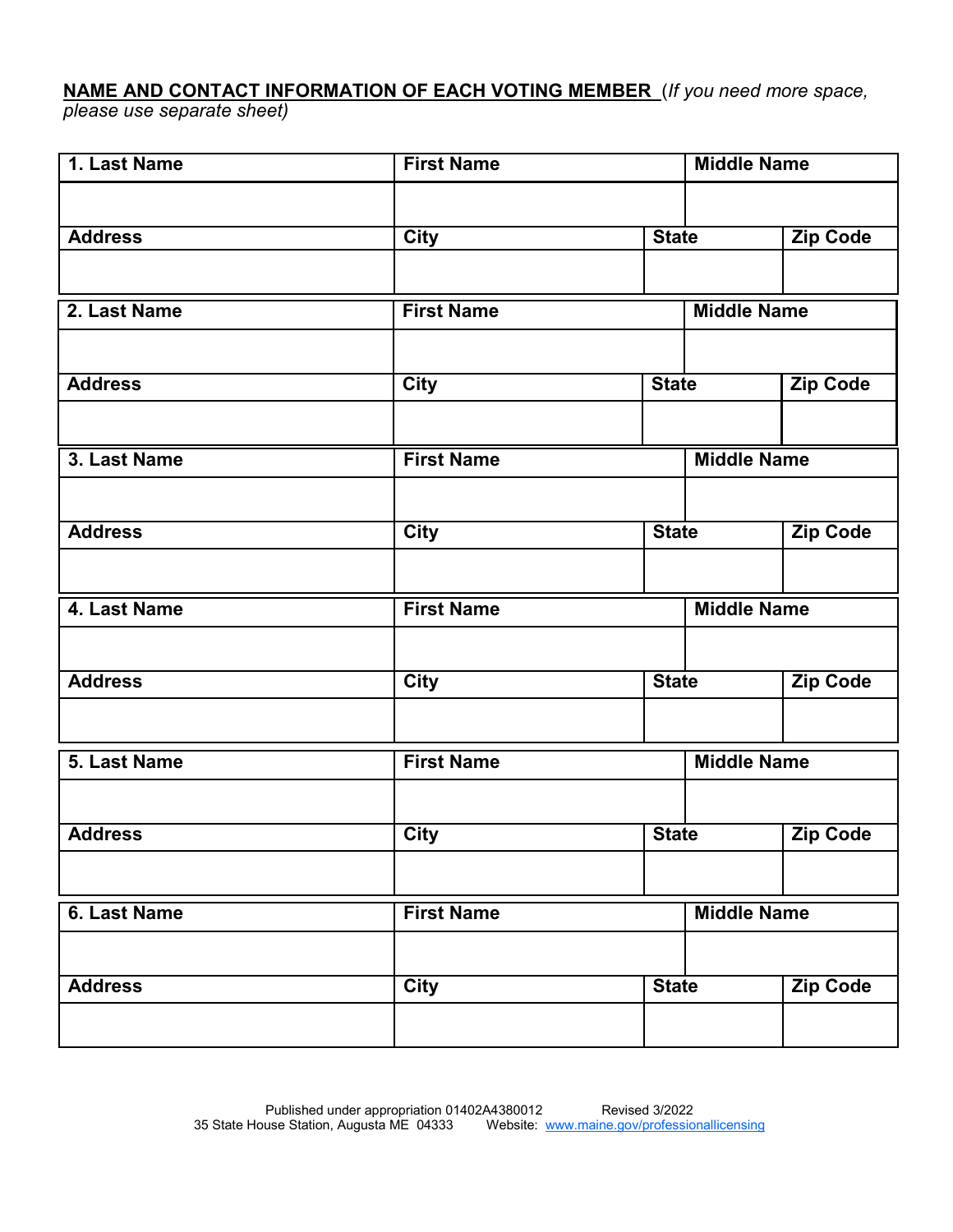# **SECTION 6: CONTINUED - LIMITED LIABILITY COROPORATION INFORMATION:**

| <b>Section E - Limited Liability Corporation:</b> List the name and address of each member and<br>manager (please type or print legibly). Please see Chapter 36, Sec. 3(1)(D)(4) (If you need more<br>space please use separate sheet) |             |              |                 |  |
|----------------------------------------------------------------------------------------------------------------------------------------------------------------------------------------------------------------------------------------|-------------|--------------|-----------------|--|
| <b>Name of corporation</b>                                                                                                                                                                                                             |             |              |                 |  |
|                                                                                                                                                                                                                                        |             |              |                 |  |
| <b>Contact Address</b>                                                                                                                                                                                                                 | <b>City</b> | <b>State</b> | <b>Zip Code</b> |  |
|                                                                                                                                                                                                                                        |             |              |                 |  |
| <b>E-mail Address</b>                                                                                                                                                                                                                  |             |              |                 |  |
| <b>Telephone Number: (</b>                                                                                                                                                                                                             |             |              |                 |  |

# **NAME AND CONTACT INFORMATION OF EACH MEMBER AND MANAGER** *(If you need more*

*space, please use separate sheet)*

| 1. Last Name   | <b>Middle Name</b><br><b>First Name</b> |                    |                 |
|----------------|-----------------------------------------|--------------------|-----------------|
|                |                                         |                    |                 |
| <b>Address</b> | <b>City</b>                             | <b>State</b>       | <b>Zip Code</b> |
|                |                                         |                    |                 |
| 2. Last Name   | <b>First Name</b>                       | <b>Middle Name</b> |                 |
|                |                                         |                    |                 |
| <b>Address</b> | <b>City</b>                             | <b>State</b>       | <b>Zip Code</b> |
|                |                                         |                    |                 |
| 3. Last Name   | <b>First Name</b>                       | <b>Middle Name</b> |                 |
|                |                                         |                    |                 |
|                |                                         |                    |                 |
| <b>Address</b> | <b>City</b>                             | <b>State</b>       | <b>Zip Code</b> |
|                |                                         |                    |                 |
| 4. Last Name   | <b>First Name</b>                       | <b>Middle Name</b> |                 |
|                |                                         |                    |                 |
| <b>Address</b> | <b>City</b>                             | <b>State</b>       | <b>Zip Code</b> |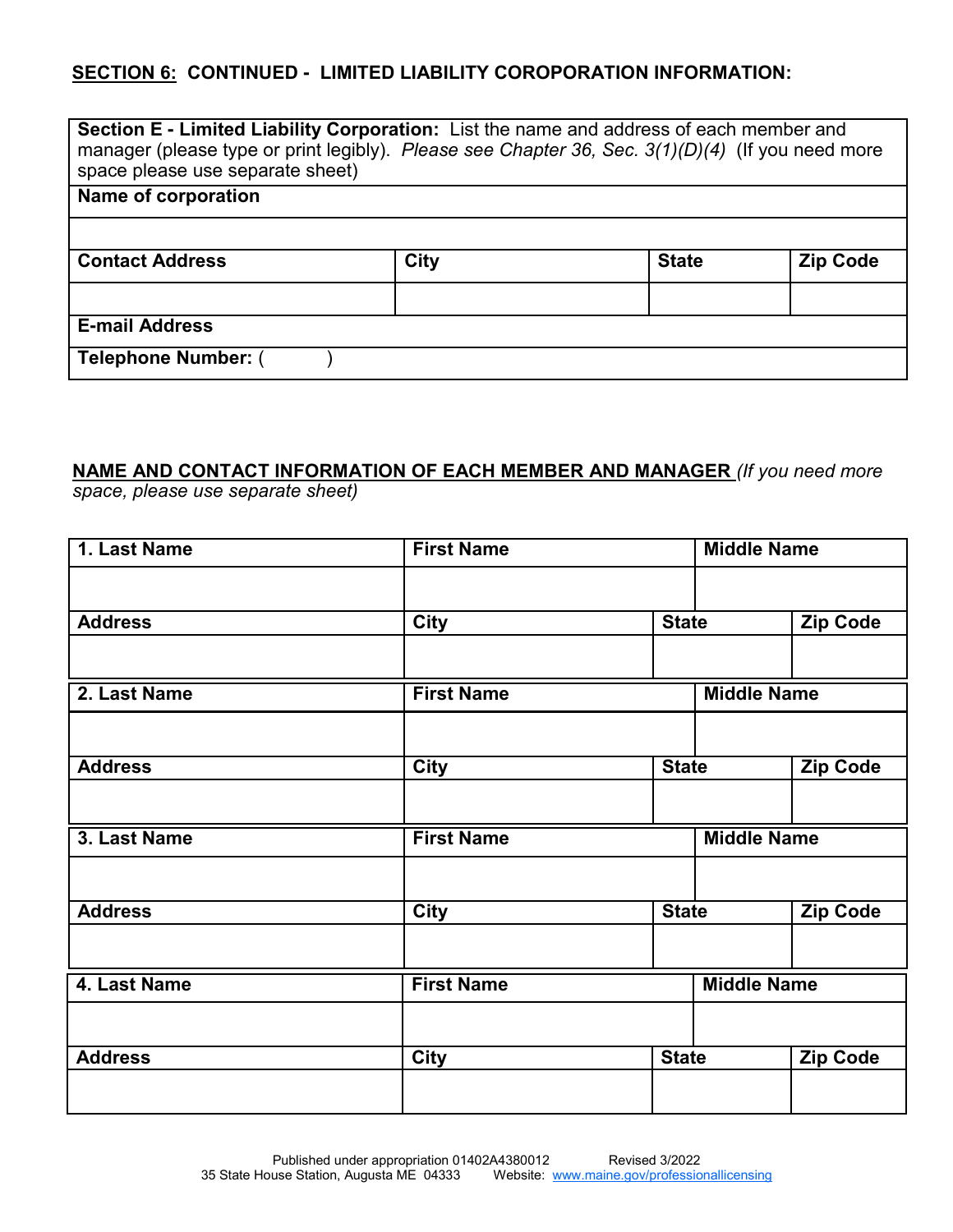# **SECTION 6: CONTINUED - LIMITED LIABILITY COROPORATION INFORMATION:**

| <b>Section E - Limited Liability Corporation:</b> List the name of member or manager that will be<br>representing applicant in matters before the Board (please type or print legibly). Please see<br>Chapter 36, Sec. 3(1)(D)(4) (If you need more space please use separate sheet) |                                                |  |  |  |
|--------------------------------------------------------------------------------------------------------------------------------------------------------------------------------------------------------------------------------------------------------------------------------------|------------------------------------------------|--|--|--|
| Name Member or Manager                                                                                                                                                                                                                                                               |                                                |  |  |  |
|                                                                                                                                                                                                                                                                                      |                                                |  |  |  |
| <b>Contact Address</b>                                                                                                                                                                                                                                                               | <b>City</b><br><b>State</b><br><b>Zip Code</b> |  |  |  |
|                                                                                                                                                                                                                                                                                      |                                                |  |  |  |
| <b>Telephone Number</b>                                                                                                                                                                                                                                                              |                                                |  |  |  |
|                                                                                                                                                                                                                                                                                      |                                                |  |  |  |
| <b>E-mail Address</b>                                                                                                                                                                                                                                                                |                                                |  |  |  |
|                                                                                                                                                                                                                                                                                      |                                                |  |  |  |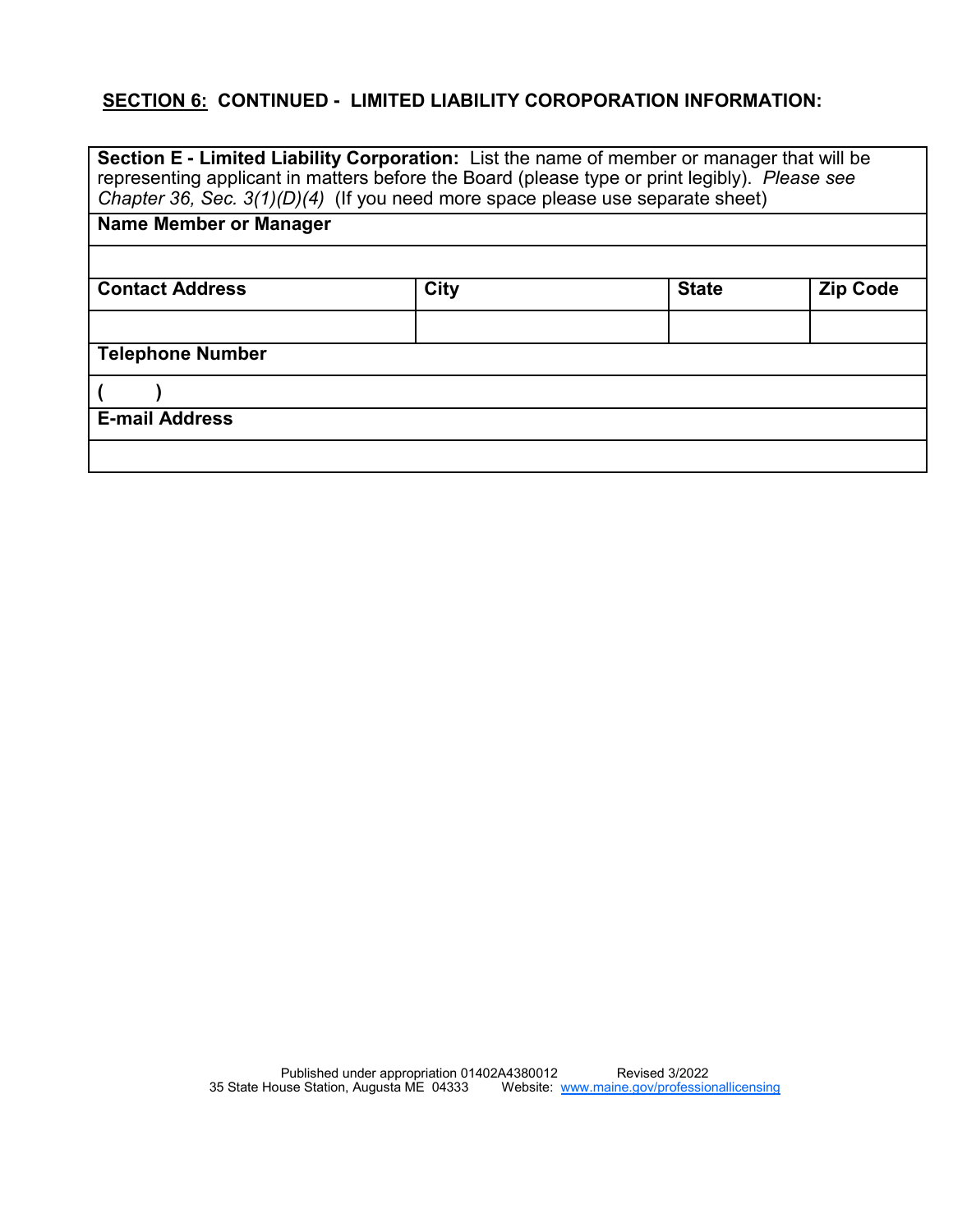#### **SECTION 7: THIS SECTION TO BE COMPLETED BY THE OPIATE TREATMENT PROGRAM OWNERS OR OFFICERS (Reference Chapter 36 Section 3 (2))**

| Have you or has any corporate officers, owners, or the designated officer of this entity<br>been convicted of any criminal offense? If yes:                                                                                                                                                                                                                                                                                                                                                                                                                                                                                                                                                                                                                                                                                                                                                                                                                                                                                                                                                                     |                  |
|-----------------------------------------------------------------------------------------------------------------------------------------------------------------------------------------------------------------------------------------------------------------------------------------------------------------------------------------------------------------------------------------------------------------------------------------------------------------------------------------------------------------------------------------------------------------------------------------------------------------------------------------------------------------------------------------------------------------------------------------------------------------------------------------------------------------------------------------------------------------------------------------------------------------------------------------------------------------------------------------------------------------------------------------------------------------------------------------------------------------|------------------|
| 1. Provide a detailed explanation in the offender's own words on a separate sheet of<br>paper.                                                                                                                                                                                                                                                                                                                                                                                                                                                                                                                                                                                                                                                                                                                                                                                                                                                                                                                                                                                                                  | Yes              |
| 2. Attach a copy of the Court Judgment and Decision.<br>3. If a motor vehicle criminal offense, attach a copy of a recent motor vehicle report.                                                                                                                                                                                                                                                                                                                                                                                                                                                                                                                                                                                                                                                                                                                                                                                                                                                                                                                                                                 | No               |
| Has any state or territory of the U.S., province/territory of Canada, or any other jurisdiction<br>EVER denied your application for any type of examination, professional license, certificate<br>or registration, or taken any disciplinary action against the license issued to you in that<br>jurisdiction (including, but not limited to, warning, reprimand, fine, suspension, revocation<br>or restrictions in permitted practice, probation with or without monitoring)? If yes:<br>1. List the jurisdiction(s) that denied your license or issued discipline and date of action:<br>State/Jurisdiction____________________<br>Date __________________<br><u> 1989 - Johann Barbara, politik eta politik eta politik eta politik eta politik eta politik eta politik eta p</u> oli<br>Date and the state of the state of the state of the state of the state of the state of the state of the state<br>State/Jurisdiction<br>2. Submit a copy of the consent agreement or decision and order for each of the above.<br>3. Provide a detailed explanation in your own words on a separate sheet of paper. | Yes<br><b>No</b> |
| Has this entity ever been denied registration by the U.S. Drug Enforcement Administration<br>(DEA) or has this entity ever had a DEA Registration modified, restricted, suspended or<br>revoked? Has any state or province denied, restricted, modified, suspended or revoked<br>this entity's state permit to prescribe or dispense controlled substances? If yes:<br>1. DEA action OR Other Entity (Name)<br>2. Submit a copy of the official action by the entity.<br>3. Provide a detailed explanation in your own words on a separate sheet of paper.                                                                                                                                                                                                                                                                                                                                                                                                                                                                                                                                                      | Yes<br>No        |
| Has this entity ever been issued a citation, warning letter or untitled letter by FDA or<br>similar action take by any governmental board?                                                                                                                                                                                                                                                                                                                                                                                                                                                                                                                                                                                                                                                                                                                                                                                                                                                                                                                                                                      | Yes<br>No        |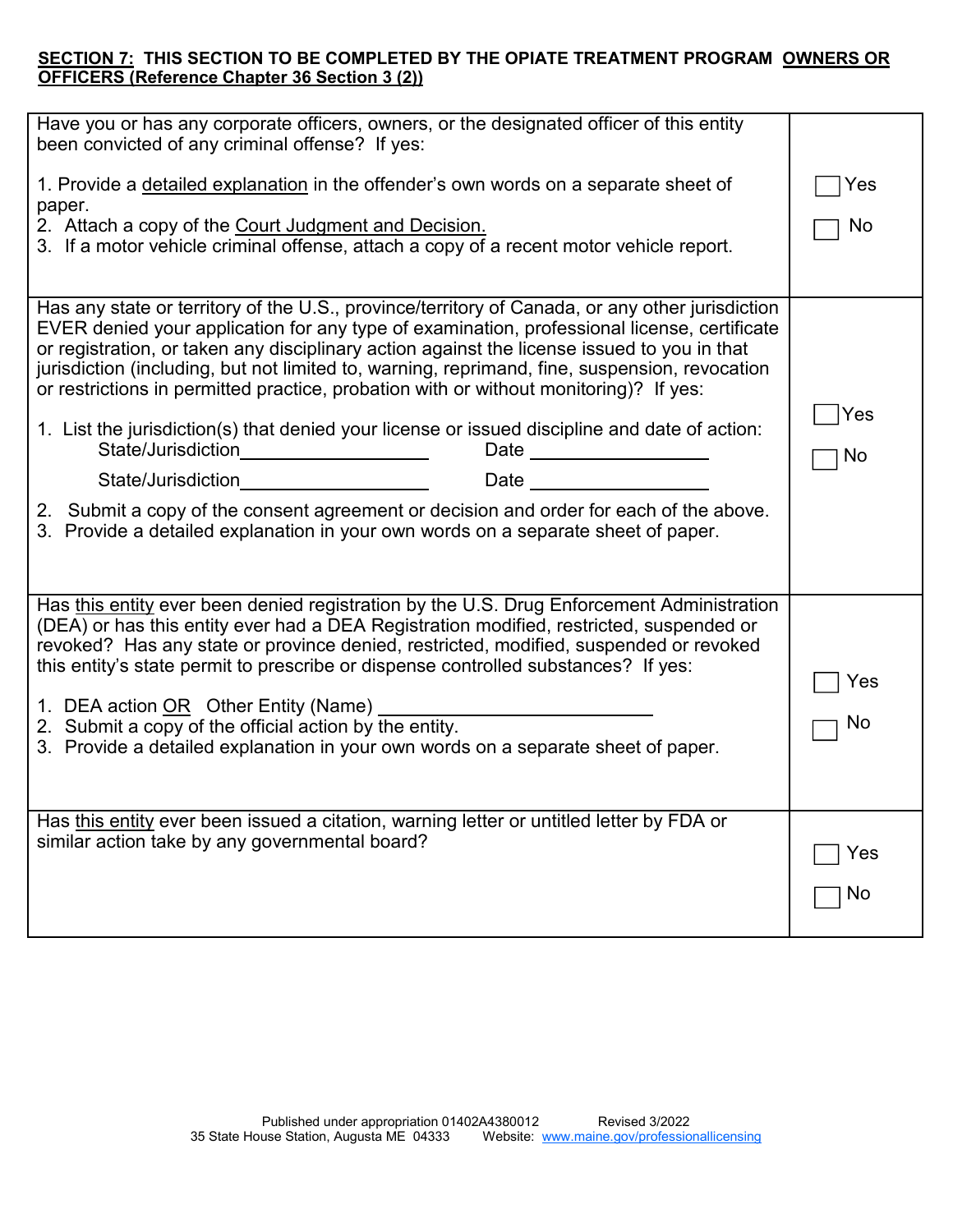# **SECTION 8: Opioid Treatment Program Self Inspection Checklist – Refer to Chapter 36, Sec. 3(1)(F)**

# Complete this checklist by applying  $\boxtimes$  as appropriate— if not completed fully application will **be considered incomplete**

### **Apparatus and Equipment**

- □ Automated Data Processing System
- □ Appropriate Containers
- $\Box$  Prescription labels imprinted or computer-generated with the name, address, and telephone number of the opioid treatment program that do not contain any symbol or background logo that interfaces with the reding and interpretation of any information written by the pharmacist on the label
	- □ Auxiliary Labels
	- $\Box$  Sufficient equipment to maintain the scope of practice
- $\Box$  Patient Counseling (Chapter 36 section 4 (4))
- □ Sufficient Waste Receptacles
- $\Box$  Sufficient Equipment to Maintain Scope of Practice
- □ Appropriate Prescription Labels
- □ Rest Room Facilities (Employees/Patients)

# **Alarm – Refer to Chapter 13, Sec. 6(5)**

- $\square$  The electronic security system is separate from any other electronic security system
- $\square$  The electronic security system is capable of activation/deactivation separately from any other
- $\Box$  Confirmation that only a pharmacist or authorized person possesses or has access to the key combination or activation code to the lock of the electronic security system
- $\Box$ Documentation to verify and confirm installation and operation of the alarm and security system is enclosed with this checklist

# **Security Cameras Refer to Chapter 13, Sec. (6)**

 $\Box$  Security cameras sufficient in number to monitor the critical areas of the department including, at a minimum:

\_\_\_\_\_\_\_\_\_\_\_\_\_\_\_\_\_\_\_\_\_\_\_\_\_\_\_\_\_\_\_\_\_\_\_\_\_\_\_\_\_\_\_\_\_\_\_\_\_\_\_\_\_\_\_\_\_\_\_\_\_\_\_\_\_\_\_\_\_\_\_\_

\_\_\_\_\_\_\_\_\_\_\_\_\_\_\_\_\_\_\_\_\_\_\_\_\_\_\_\_\_\_\_\_\_\_\_\_\_\_\_\_\_\_\_\_\_\_\_\_\_\_\_\_\_\_\_\_\_\_\_\_\_\_\_\_\_\_\_\_\_\_\_\_

- The prescription filling area
- The narcotics safe
- Check out area

Describe below type of equipment in use. (use separate sheet if necessary)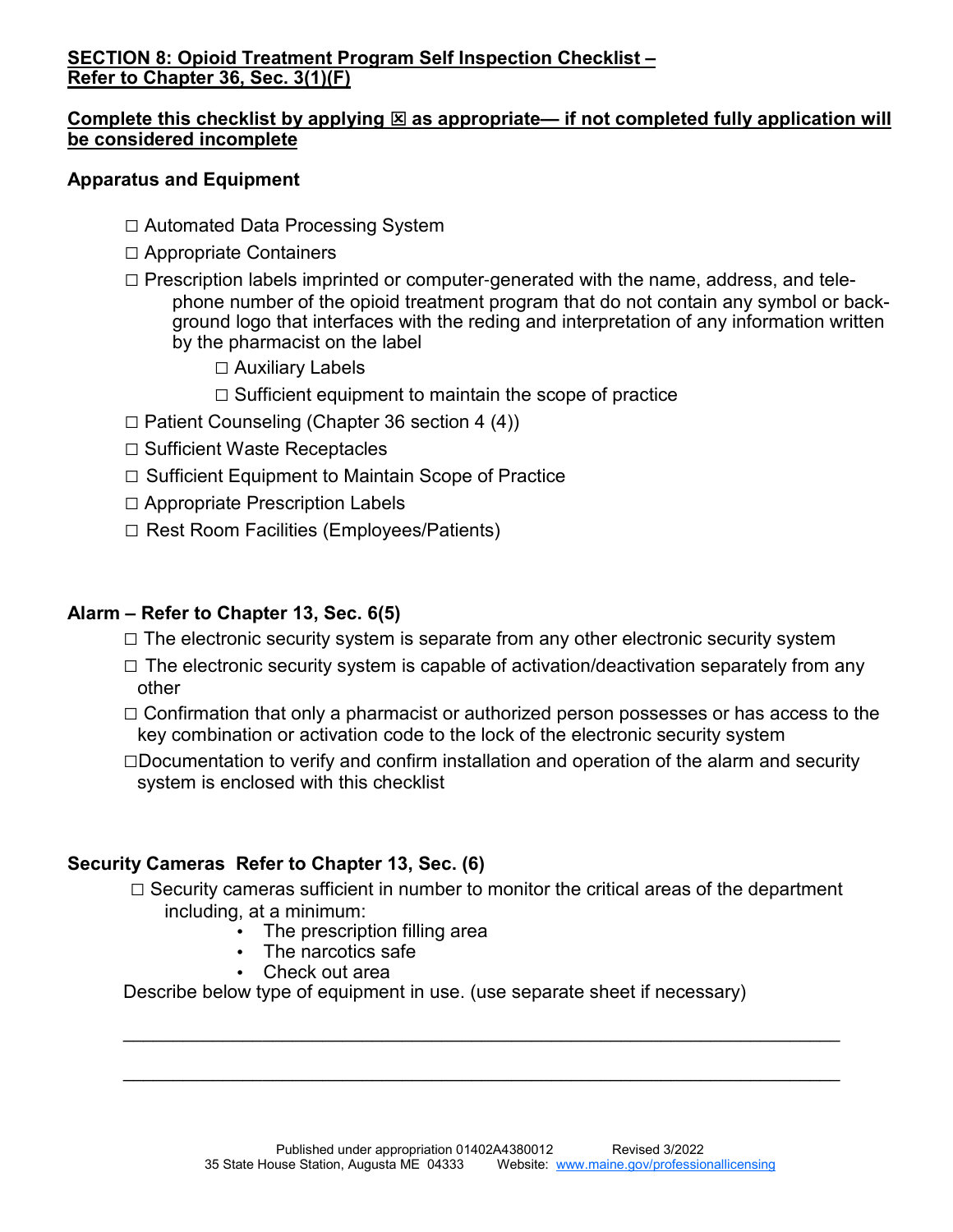#### **SECTION 9: FLOOR PLAN, ELECTRICAL AND PLUMBING, WATER SUPPLY, AND FACILITY APPARATUS AND EQUIPMENT**

**You must select the appropriate boxes below or this application will be considered incomplete.** 

#### A. **Floor Plan of Opioid Treatment Program you must submit a scaled drawing with this application**

Reference Board Rules, Chapter 36, Section 3(1)(E))

Alert for future alteration of the prescription filling area. Reference Board Rules, Chapter 36 Section 3(9)

#### B. **Plumbing and Electrical Requirements**

- $\Box$  All plumbing must be in compliance with the Maine Plumbing Code. Documentation certifying compliance by the city or town plumbing inspector is attached to my application.
- $\Box$  All electrical installations must be in compliance with the current edition of the National Electrical Code. Documentation certifying compliance by city or state electrical inspectors is required. A copy is attached to my application.
- $\Box$  Or proof of a Certificate of Occupancy.

# C. **Water Supply**

 $\Box$  Public water supply

 $\Box$  Private water supply. Attach a copy of a recent satisfactory water test for private water sources only.

# **SECTION 10: NOTICES**

#### **Please Note:**

Pursuant to 10 MRS §8003-G - any change in name, address, email address, criminal convictions, disciplinary actions, or any material change set forth in your original application for licensure must be reported to the Office within 10 days.

You can access this Law for your review at: http://www.mainelegislature.org/legis/statutes/10/title10ch901sec0.html

**Email Address:** Your email address will be used for purposes of license renewal online and any notifications regarding your professional license status. Your email address on file with this office must be current in order to retrieve your access code at any time if it is lost after it is issued.It is important that your correct and current email address be on file with this office at all times.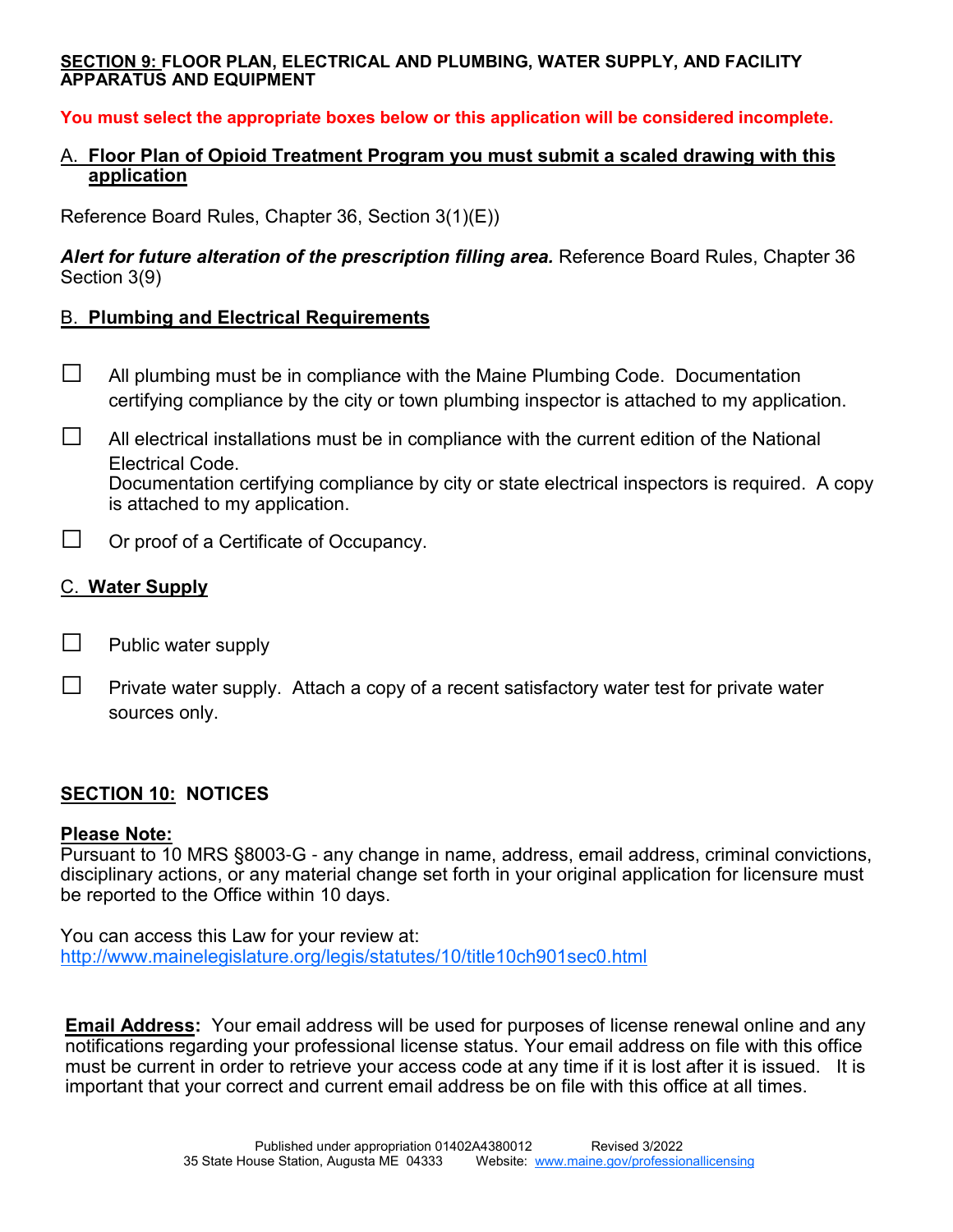# **SECTIONS 10 thru 16 MUST BE COMPLETED BY THE PHARMACIST IN CHARGE**

*(32 MRSA §13702*-*A (23)) "Pharmacist in charge means the pharmacist who is responsible for the licensing of the Opioid Treatment Program"*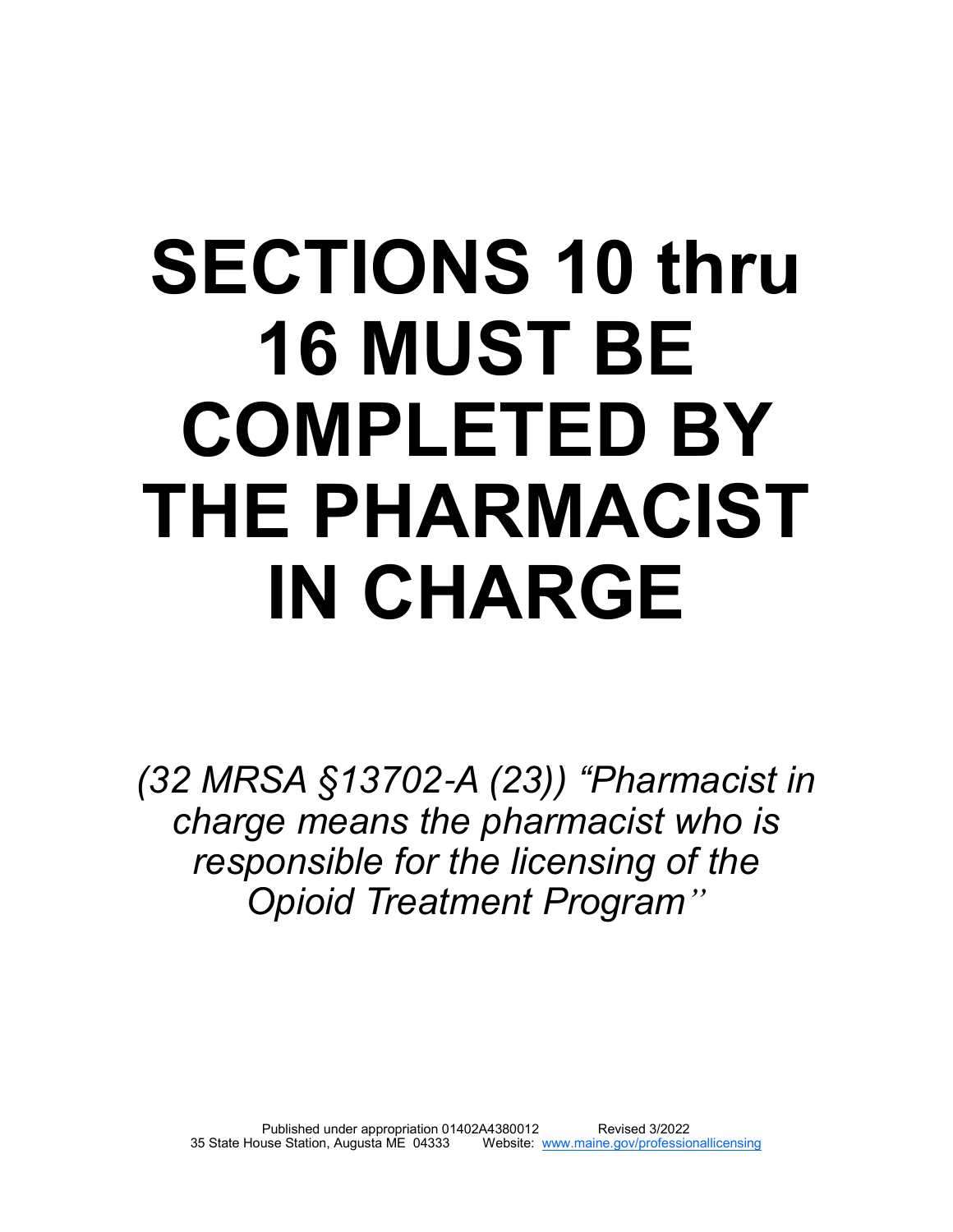# **SECTIONS 10 thru 16 MUST BE COMPLETED BY THE PHARMACIST IN CHARGE (PIC)**

#### **SECTION 11: PHARMACIST IN CHARGE INFORMATION** *(32 MRSA §13702*-*A (23)) "Pharmacist in charge means the pharmacist who is responsible for the licensing of the pharmacy,"*  **THE MAINE BOARD OF PHARMACY HOLDS THE PIC RESPONSIBLE FOR ALL PHARMACY RELATED MATTERS.**

| <b>Pharmacist in Charge Name</b> |             |                        |              |                 |
|----------------------------------|-------------|------------------------|--------------|-----------------|
|                                  |             |                        |              |                 |
| <b>Pharmacist License Number</b> |             | <b>Expiration Date</b> |              |                 |
|                                  |             |                        |              |                 |
| <b>Contact Address of PIC</b>    | <b>City</b> |                        | <b>State</b> | <b>Zip Code</b> |
|                                  |             |                        |              |                 |
| <b>E-mail Address</b>            |             |                        |              |                 |
|                                  |             |                        |              |                 |

#### **SECTION 12: BOARD RULES CHAPTER 7 SECTION 3(3)**:

Please list all pharmacy technicians<sup>\*</sup> employed at the treatment center. (Use separate sheet if necessary) \*This applies to pharmacy technicians who are properly registered with the Maine Board of Pharmacy as Pharmacy Technician Please make extra copies of the page for additional employees.

| 1. Pharmacy Technicians Name | <b>License Number</b> | <b>Expiration Date</b> |
|------------------------------|-----------------------|------------------------|
|                              |                       |                        |
| 2. Pharmacy Technicians Name | <b>License Number</b> | <b>Expiration Date</b> |
|                              |                       |                        |
| 3. Pharmacy Technicians Name | <b>License Number</b> | <b>Expiration Date</b> |
|                              |                       |                        |
| 4. Pharmacy Technicians Name | <b>License Number</b> | <b>Expiration Date</b> |
|                              |                       |                        |
| 5. Pharmacy Technicians Name | <b>License Number</b> | <b>Expiration Date</b> |
|                              |                       |                        |
| 6. Pharmacy Technicians Name | <b>License Number</b> | <b>Expiration Date</b> |
|                              |                       |                        |
| 7. Pharmacy Technicians Name | <b>License Number</b> | <b>Expiration Date</b> |
|                              |                       |                        |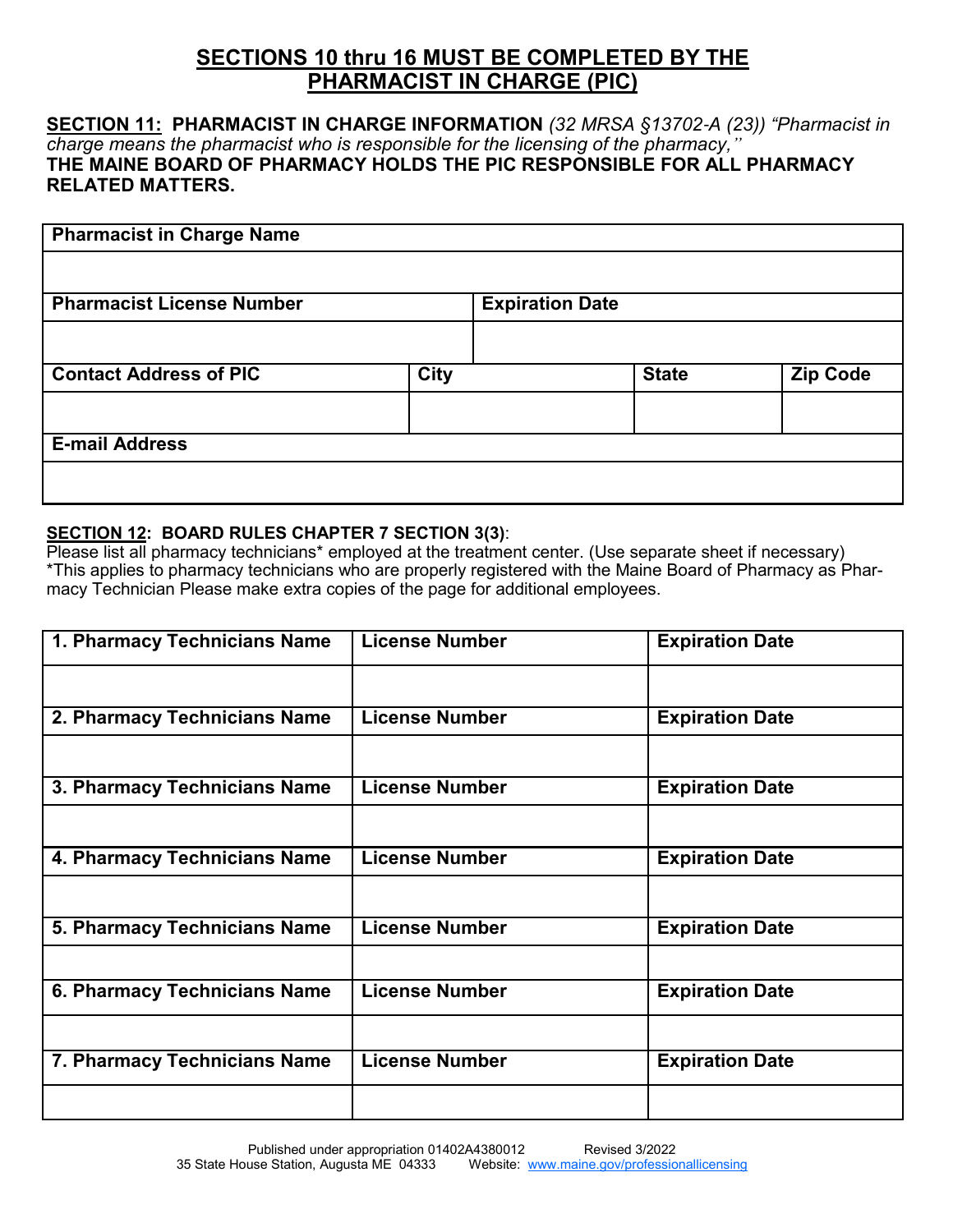**SECTION 13 DESIGNATION OF AUTHORIZED PERSONS (See Ref. Board Rule, Ch. 1, Sec. 1)**

| 1. First Name          | MI           |                           | <b>Last Name</b> |                |               | Date of Birth |
|------------------------|--------------|---------------------------|------------------|----------------|---------------|---------------|
| <b>Contact Address</b> |              | <b>Street or P.O. Box</b> |                  |                |               |               |
| <b>City</b>            | <b>State</b> |                           | <b>Zip Code</b>  |                | <b>County</b> |               |
| <b>Position Title</b>  |              |                           |                  | <b>Purpose</b> |               |               |
| 2. First Name          | MI           |                           | <b>Last Name</b> |                |               | Date of Birth |
| <b>Contact Address</b> |              | <b>Street or P.O. Box</b> |                  |                |               |               |
| <b>City</b>            | <b>State</b> |                           | <b>Zip Code</b>  |                | <b>County</b> |               |
| <b>Position Title</b>  |              |                           |                  | <b>Purpose</b> |               |               |

#### **DESIGNATION OF AUTHORIZED PHARMACY TECHNICIANS (See Ref. Board Rule, Ch. 1, Sec. 2)**

| <b>Name</b> | <b>License Number</b> |
|-------------|-----------------------|
|             |                       |
| <b>Name</b> | <b>License Number</b> |
|             |                       |
| <b>Name</b> | <b>License Number</b> |
|             |                       |

#### **SECTION 14: THIS SECTION APPLIES ONLY TO REQUEST FOR WAIVER(S) (requirements listed in Board Rules Chapter 8 sec. 2):**

Please check all that apply and attached a letter to demonstrate good cause for waiver requested.

- □ Minimum 40 hours per week of operation
- $\Box$  Practice by the pharmacist in charge at the drug outlet for which he or she has registered for a minimum of 30 hours per week or 50% of the hours that the retail drug outlet is open, whichever is less.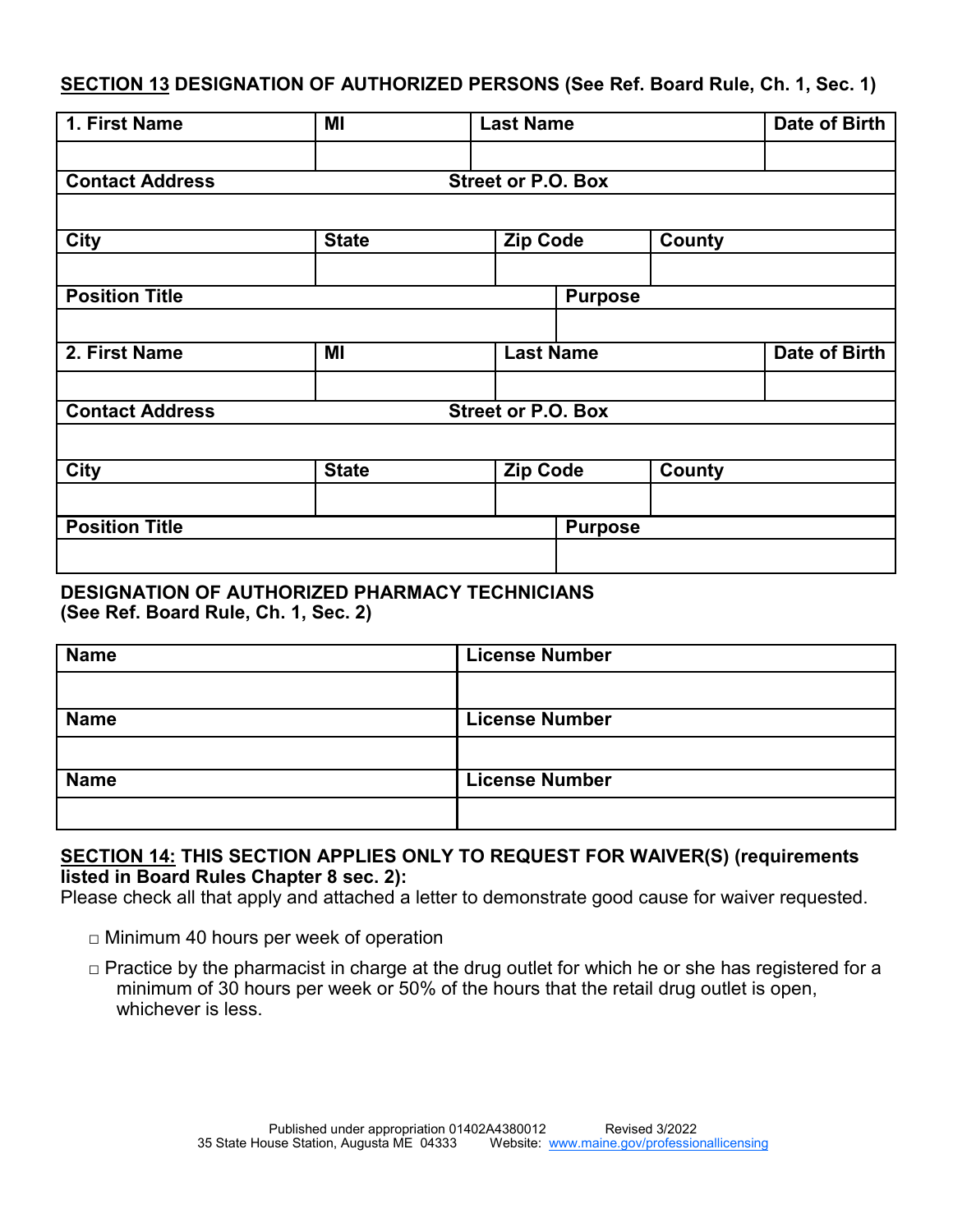# **SECTION 15: Con't Opioid Treatment Program Self Inspection Checklist**

# **Prescription Inventory**

□ Narcotics (Rules, Chapter 13 (6))

□ Locked Safe or □ Dispersed though inventory

□ The Opioid Treatment Program has a sufficient amount of prescription inventory on location to respond appropriately to prescription orders.

# **SECTION 16: PHARMACIST IN CHARGE INFORMATION**

Check appropriate response to the questions below. Any YES response must be fully explained by written statement on a separate sheet of paper, signed and dated, and submitted with your application.

| Have you ever been denied registration by the U.S. Drug Enforcement Administra-<br>tion (DEA) or have you ever had a DEA Registration modified, restricted, suspend-<br>ed or revoked? Has any state or province denied, restricted, modified, suspended<br>or revoked your state permit to prescribe or dispense controlled substances? If |                         |
|---------------------------------------------------------------------------------------------------------------------------------------------------------------------------------------------------------------------------------------------------------------------------------------------------------------------------------------------|-------------------------|
| yes:<br>1. $\Box$ DEA action<br>□ Other State of Province (Name)<br>2. Submit a copy of the official action by the entity.<br>3. Provide a detailed explanation in your own words on a separate sheet of paper.                                                                                                                             | $\Box$ Yes<br>$\Box$ No |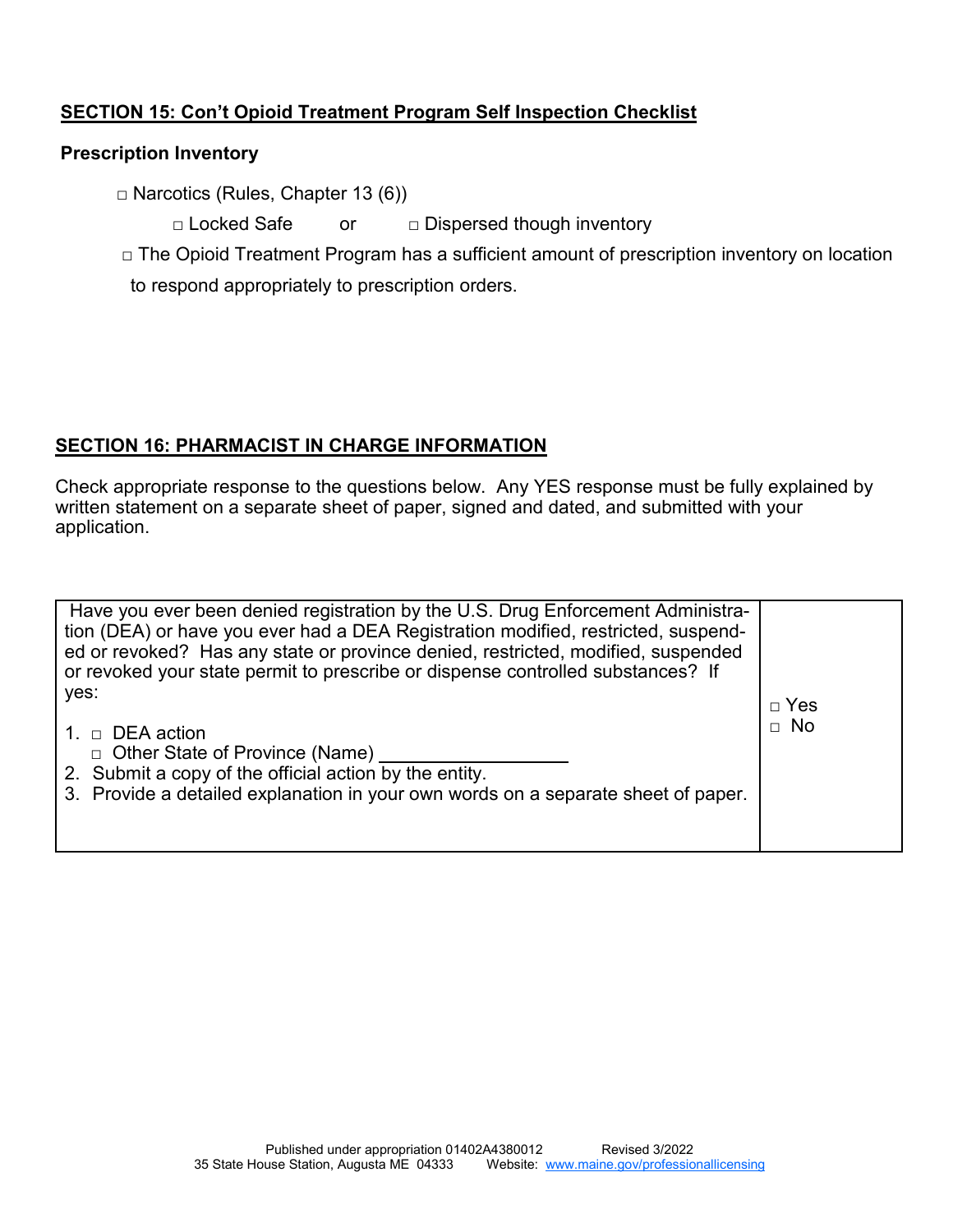# **SECTION 16: Con't PHARMACIST IN CHARGE INFORMATION**

Read the statement below and sign where indicated as your certification of the information provided on this application.

| Have you, the pharmacist in charge, <b>ever</b> been denied registration by the U.S. Drug Enforce-<br>ment Administration (DEA) or have you ever had a DEA Registration modified, restricted, sus-<br>pended or revoked? Has any state or province denied, restricted, modified, suspended or re-<br>voked your state permit to prescribe or dispense controlled substances? If yes:<br>1. $\Box$ DEA action<br>□ Other State of Province (Name)<br>2. Submit a copy of the official action by the entity. | $\sqcap$ Yes<br>$\Box$ No |
|------------------------------------------------------------------------------------------------------------------------------------------------------------------------------------------------------------------------------------------------------------------------------------------------------------------------------------------------------------------------------------------------------------------------------------------------------------------------------------------------------------|---------------------------|
| 3. Provide a detailed explanation in your own words on a separate sheet of paper.                                                                                                                                                                                                                                                                                                                                                                                                                          |                           |
| Have you, the Pharmacist in Charge, ever received a sanction from Medicare or from a state Medi-<br>caid program?                                                                                                                                                                                                                                                                                                                                                                                          |                           |
| 1. Medicare OR Medicaid Program (State)<br>2. Submit a copy of the official action by the entity.<br>3. Provide a detailed explanation in your own words on a separate sheet of paper.                                                                                                                                                                                                                                                                                                                     |                           |
| Clarification on programs:<br>Medicare – Health program administered by the United States government for people that are<br>(1) ages 65 or older, (2) under the age of 65 with certain disabilities, and/or (3) all ages with<br>end-stage renal disease.                                                                                                                                                                                                                                                  | $\sqcap$ Yes<br>$\Box$ No |
| Medicaid – Health program administered by the United States government for people with<br>$\bullet$<br>limited incomes.                                                                                                                                                                                                                                                                                                                                                                                    |                           |
| MaineCare – Health program administered by the State of Maine with similar eligibility<br>requirements as Medicaid.                                                                                                                                                                                                                                                                                                                                                                                        |                           |
| Has any jurisdiction <b>ever</b> taken disciplinary action against any professional license you, the Pharma-<br>cist in Charge, hold or have held, or denied your application for licensure? If yes, enclose a de-<br>tailed explanation and copies of consent agreement or board order.                                                                                                                                                                                                                   | □ Yes<br>$\Box$ No        |
| Has this entity ever been issued a citation, warning letter or untitled letter by FDA or<br>similar action take by any governmental board?                                                                                                                                                                                                                                                                                                                                                                 | $\Box$ Yes<br>$\sqcap$ No |

As the Pharmacist in Charge I certify by my signature that I have read and understand the Maine Board of Pharmacy laws and rules and related laws and rules as it applies to Pharmacy. I also certify that the management of the pharmacy will be vested with the pharmacist in charge in all matters directly or indirectly related to the practice of pharmacy or in any matters related to health, welfare, and safety of the public, as required by laws and rules.

By signing this self inspection checklist I, the pharmacist in charge, certify I have completed and verified all items checked on this checklist and affirm that the pharmacy is secure, in compliance with applicable State Laws and Rules, and Federal Laws and Rules, governing the practice of pharmacy and is suitable for

| Pharmacist in Charge Name (print legibly)  | License number |
|--------------------------------------------|----------------|
|                                            |                |
| Signature of Licensed Pharmacist in Charge | Date           |
|                                            |                |